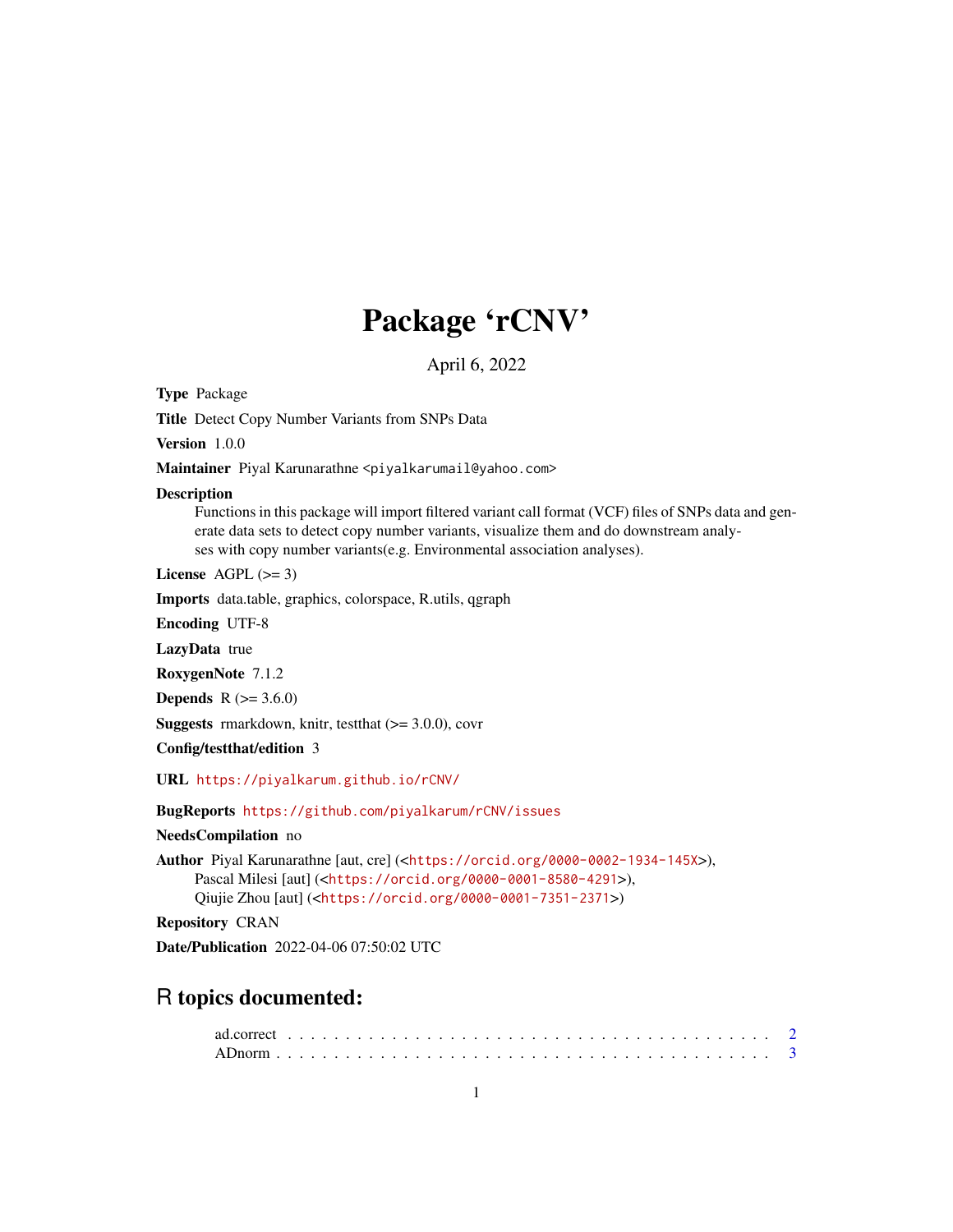#### <span id="page-1-0"></span>2 ad.correct 2

|           | $\mathcal{R}$  |
|-----------|----------------|
|           | $\overline{4}$ |
|           | 5              |
| alleleINF | 6              |
|           | $\overline{7}$ |
|           | -8             |
|           | 9              |
|           |                |
|           |                |
|           |                |
|           |                |
|           |                |
|           |                |
|           |                |
|           |                |
|           |                |
|           |                |
|           |                |
|           |                |
|           |                |
|           |                |
|           |                |
|           |                |
| Index     | 25             |

ad.correct *Correct allele depth values*

#### Description

A function to correct depth values with odd number of coverage values due to sequencing anomalies or miss classification where genotype is homozygous and depth values indicate heterozygosity. The function adds a value of one to the allele with the lowest depth value for when odd number anomalies or make the depth value zero for when miss-classified. The genotype table must be provided for the latter.

# Usage

```
ad.correct(het.table, gt.table = NULL, odd.correct = TRUE, verbose = TRUE)
```
# Arguments

| het.table   | allele depth table generated from the function het Tgen                 |
|-------------|-------------------------------------------------------------------------|
| gt.table    | genotype table generated from the function hetTgen                      |
| odd.correct | logical, to correct for odd number anomalies in AD values, default TRUE |
| verbose     | logical. show progress. Default TRUE                                    |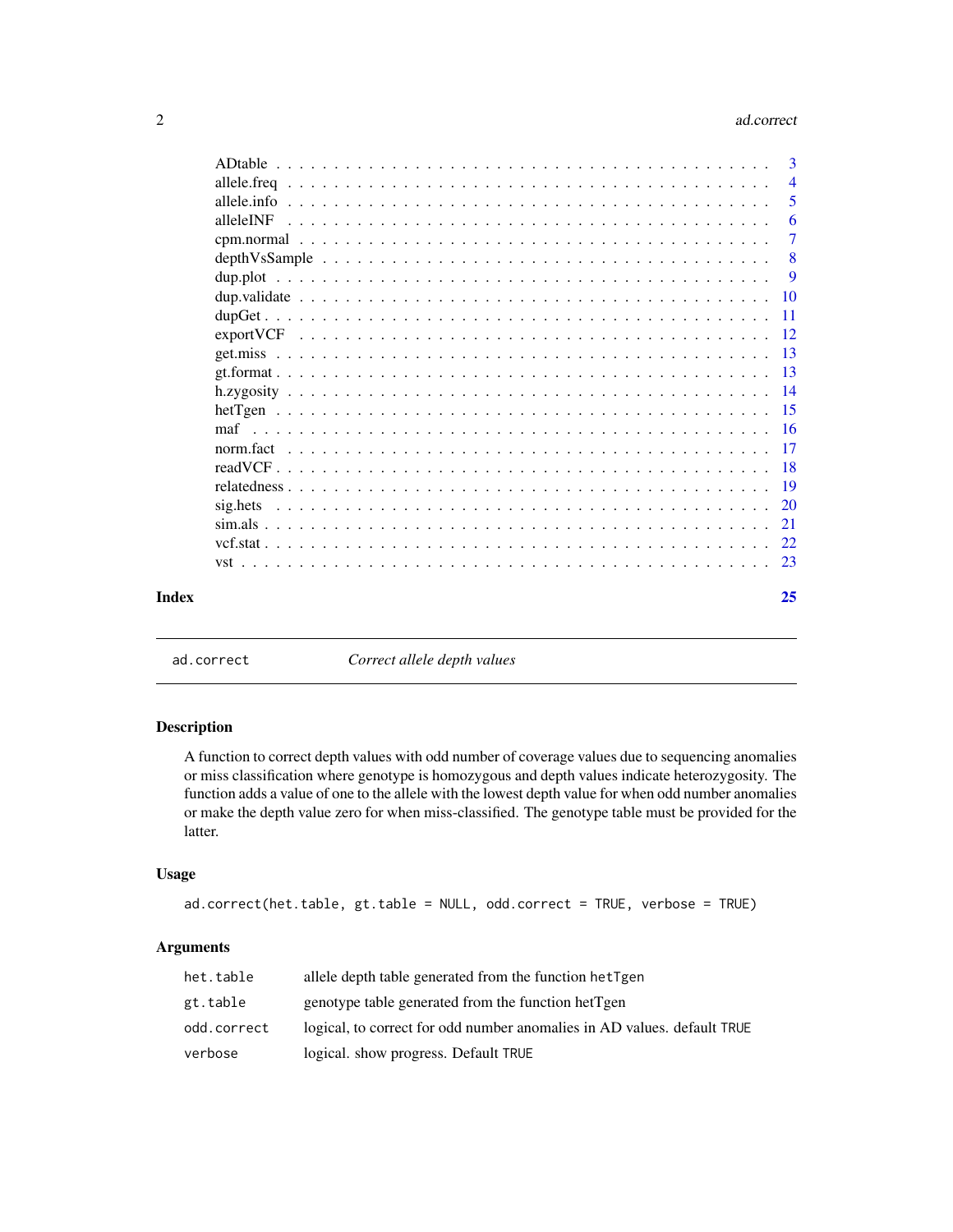#### <span id="page-2-0"></span>ADnorm 3

# Value

Returns the coverage corrected allele depth table similar to the output of hetTgen

#### Author(s)

Piyal Karunarathne

## Examples

## Not run: adc<-ad.correct(ADtable)

ADnorm *Normalized allele depth example data*

#### Description

Normalized example SNPs data of Chinook Salmon from Larson et al. 2014 The data has been normalized with TMM

#### Usage

data(ADnorm)

# Format

An object of class list of length 2.

#### References

Larson, W. A., Seeb, L. W., Everett, M. V., Waples, R. K., Templin, W. D., & Seeb, J. E. (2014). Genotyping by sequencing resolves shallow population structure to inform conservation of Chinook salmon (Oncorhynchus tshawytscha). Evolutionary Applications, 7(3)

ADtable *Allele Depth (AD) example data*

# Description

Example SNPs data of Chinook Salmon from Larson et al. et al. 2014. The data contains only a partial snps data set of RadSeq data after filtering.

#### Usage

data(ADtable)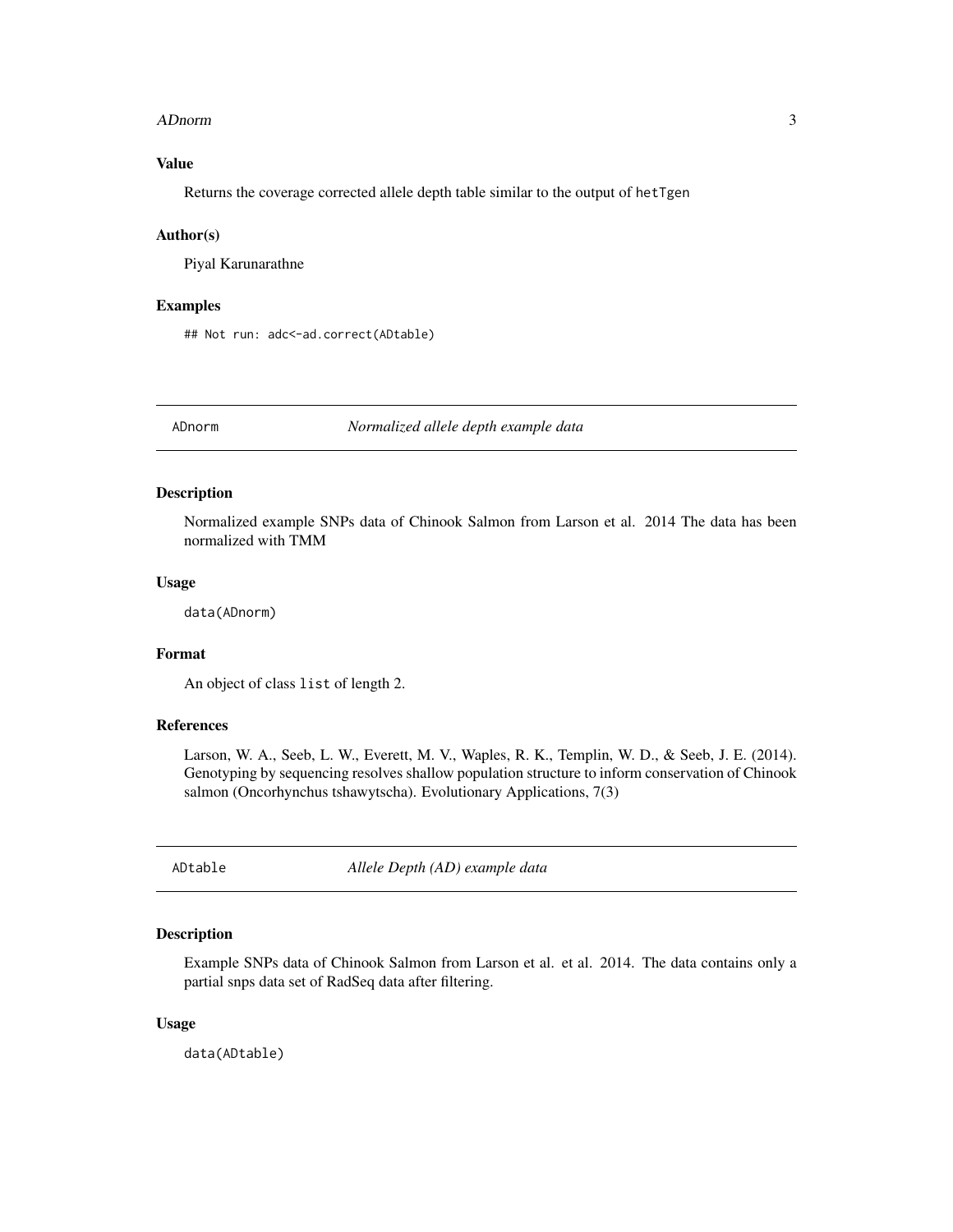#### <span id="page-3-0"></span>Format

An object of class data. frame with 3000 rows and 109 columns.

#### References

- Larson, W. A., Seeb, L. W., Everett, M. V., Waples, R. K., Templin, W. D., & Seeb, J. E. (2014). Genotyping by sequencing resolves shallow population structure to inform conservation of Chinook salmon (Oncorhynchus tshawytscha). Evolutionary Applications, 7(3), 355-369.
- McKinney, G. J., Waples, R. K., Seeb, L. W., & Seeb, J. E. (2017). Paralogs are revealed by proportion of heterozygotes and deviations in read ratios in genotyping by sequencing data from natural populations. Molecular Ecology Resources, 17(4)

| allele.freq |                                                  |
|-------------|--------------------------------------------------|
|             | Generate allele frequency table (from genotypes) |

# Description

Get alternative allele frequency across all individuals per SNP from the genotype table

# Usage

```
allele.freq(gtt, verbose = TRUE)
```
# Arguments

| gtt     | a genotype table produced from hetTgen (or similar)   |
|---------|-------------------------------------------------------|
| verbose | logical. whether to show the progress of the analysis |

# Details

Use hetTgen function to generate the genotype table with the GT option

# Value

Returns a data frame of allele frequencies calculated from genotypes

#### Author(s)

Piyal Karunarathne

```
vcf.file.path <- paste0(path.package("rCNV"), "/example.raw.vcf.gz")
vcf <- readVCF(vcf.file.path=vcf.file.path)
het.table<-hetTgen(vcf,"GT")
frQ<-allele.freq(het.table)
```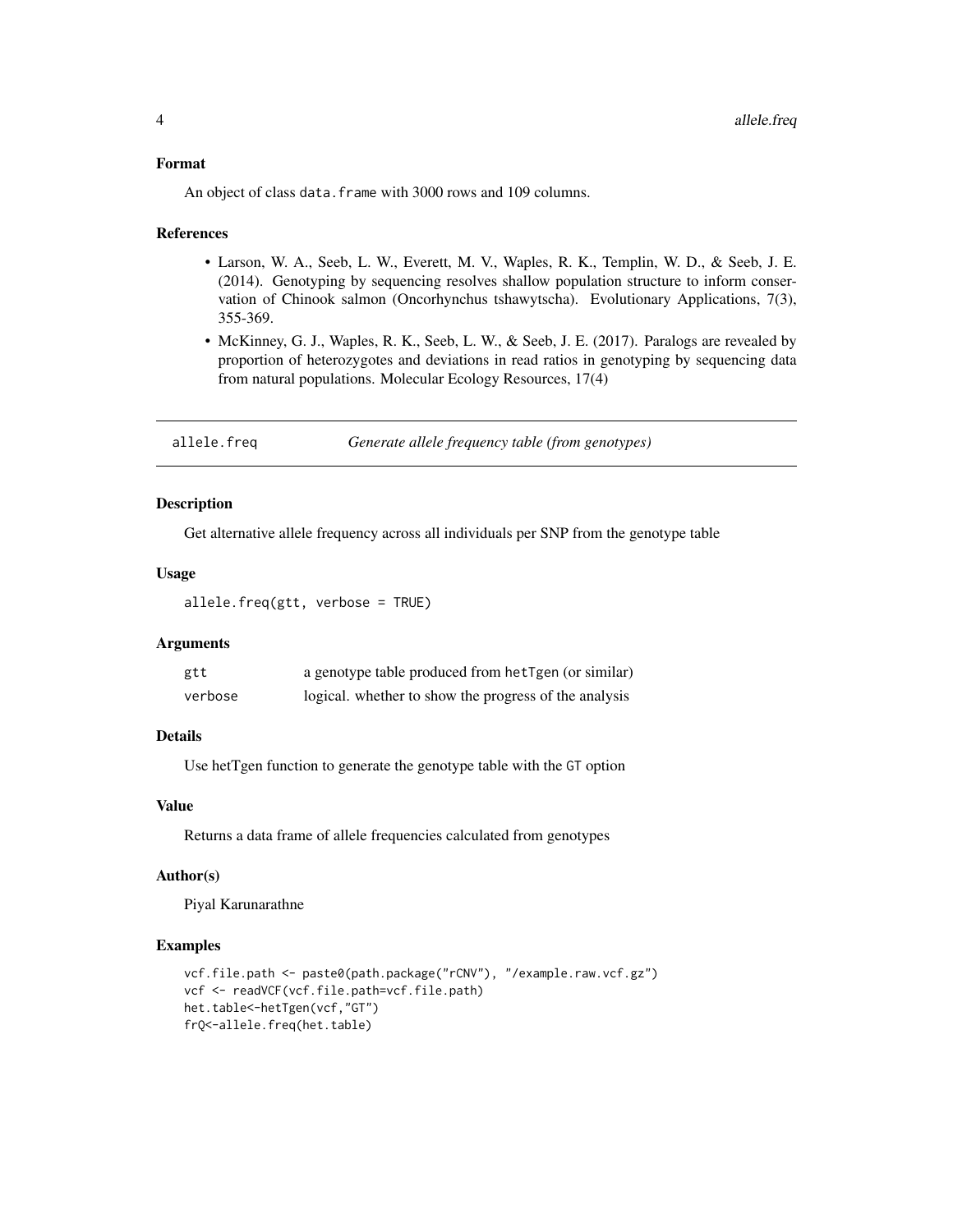<span id="page-4-0"></span>

The function to calculate allele median ratios, proportion of heterozygotes and allele probability values under different assumptions (see details), and their chi-square significance values for duplicate detection

# Usage

```
allele.info(
 X,
  x.norm = NULL,
 method = c("TMM", "TMMex"),
  logratioTrim = 0.3,
  sumTrim = 0.05,
 Weighting = TRUE,
  Acutoff = -1e+10,
 plot.allele.cov = TRUE,
  verbose = TRUE,
  ...
)
```
# Arguments

| X               | allele depth table generated from the function het Tgen (non-normalized)                                     |
|-----------------|--------------------------------------------------------------------------------------------------------------|
| x.norm          | a data frame of normalized allele coverage, output of cpm. normal. If not pro-<br>vided, calculated using X. |
| method          | character. method to be used for normalization (see cpm. normal details). De-<br>fault TMM                   |
| logratioTrim    | numeric. percentage value $(0 - 1)$ of variation to be trimmed in log transforma-<br>tion                    |
| sumTrim         | numeric. amount of trim to use on the combined absolute levels ("A" values) for<br>method TMM                |
| Weighting       | logical, whether to compute (asymptotic binomial precision) weights                                          |
| Acutoff         | numeric, cutoff on "A" values to use before trimming                                                         |
| plot.allele.cov |                                                                                                              |
|                 | logical, plot comparative plots of allele depth coverage in homozygotes and het-<br>erozygotes               |
| verbose         | logical, whether to print progress                                                                           |
| $\cdots$        | further arguments to be passed to plot                                                                       |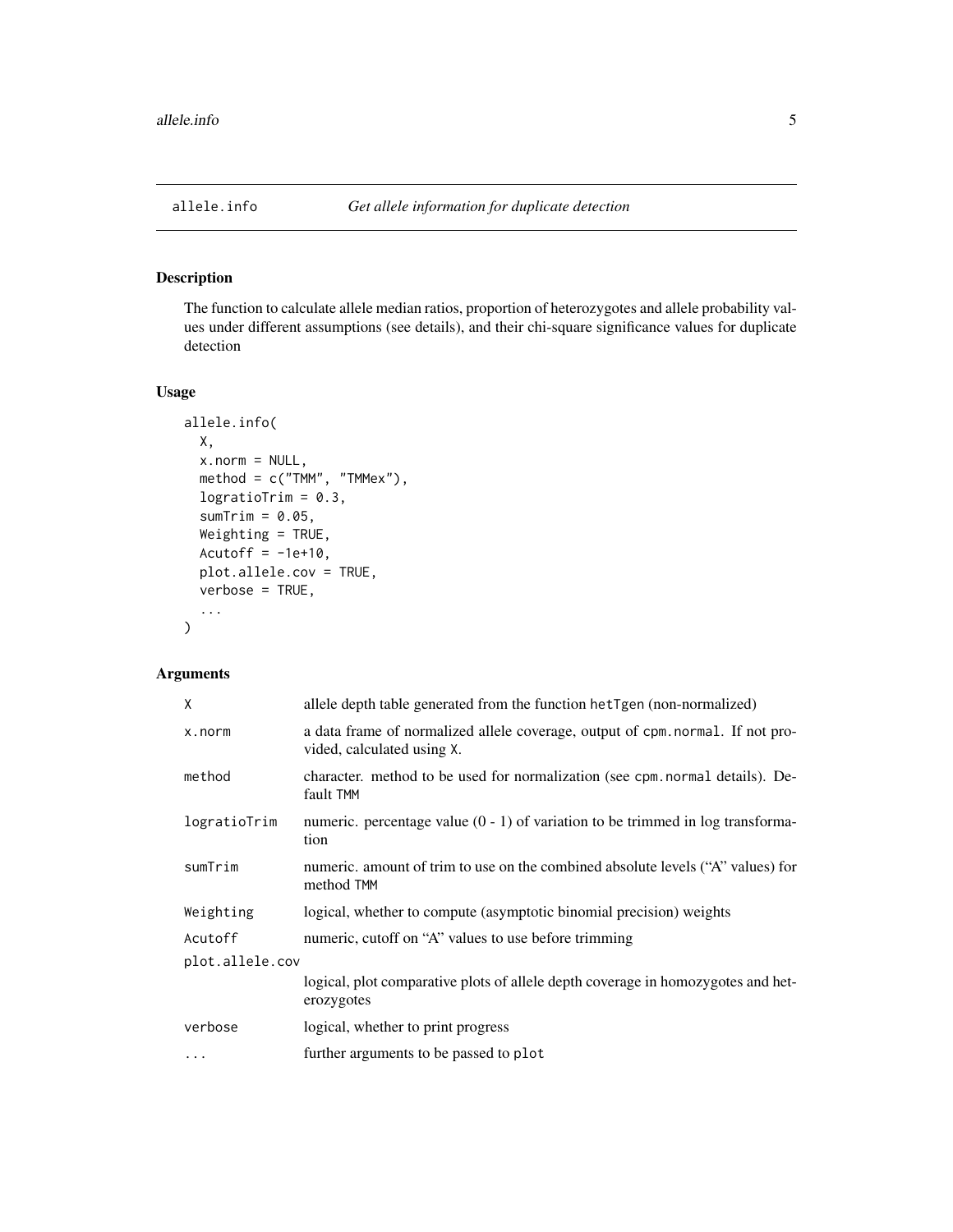#### <span id="page-5-0"></span>Details

Allele information generated here are individual SNP based and presents the proportion of heterozygotes, number of samples, and deviation of allele detection from a 1:1 ratio of reference and alternative alleles. The significance of the deviation is tested with Z-score test  $Z = \frac{\frac{N}{2} - NA}{\sigma_x}$ , and chi-square test (see references for more details on the method).

#### Value

Returns a data frame of median allele ratio, proportion of heterozygotes, number of heterozygotes, and allele probability at different assumptions with their chi-square significance

#### Author(s)

Piyal Karunarathne, Pascal Milesi, Qiujie Zhou

# References

- McKinney, G. J., Waples, R. K., Seeb, L. W., & Seeb, J. E. (2017). Paralogs are revealed by proportion of heterozygotes and deviations in read ratios in genotyping by sequencing data from natural populations. Molecular Ecology Resources, 17(4)
- Karunarathne et al. 2022 (to be added)

#### Examples

```
## Not run: data(ADtable)
AI<-allele.info(ADtable,x.norm=ADnorm)
## End(Not run)
```
alleleINF *Allele info example data*

#### **Description**

Semi-randomly generated data from the function dup.snp.info. Data contains depth and proportion values of 2857 snps

#### Usage

data(alleleINF)

#### Format

An object of class data. frame with 2857 rows and 25 columns.

### Source

[Chinook Salmon sequence reads McKinney et al. 2017](https://zenodo.org/record/5025423#.Yj2XKRDMLyQ)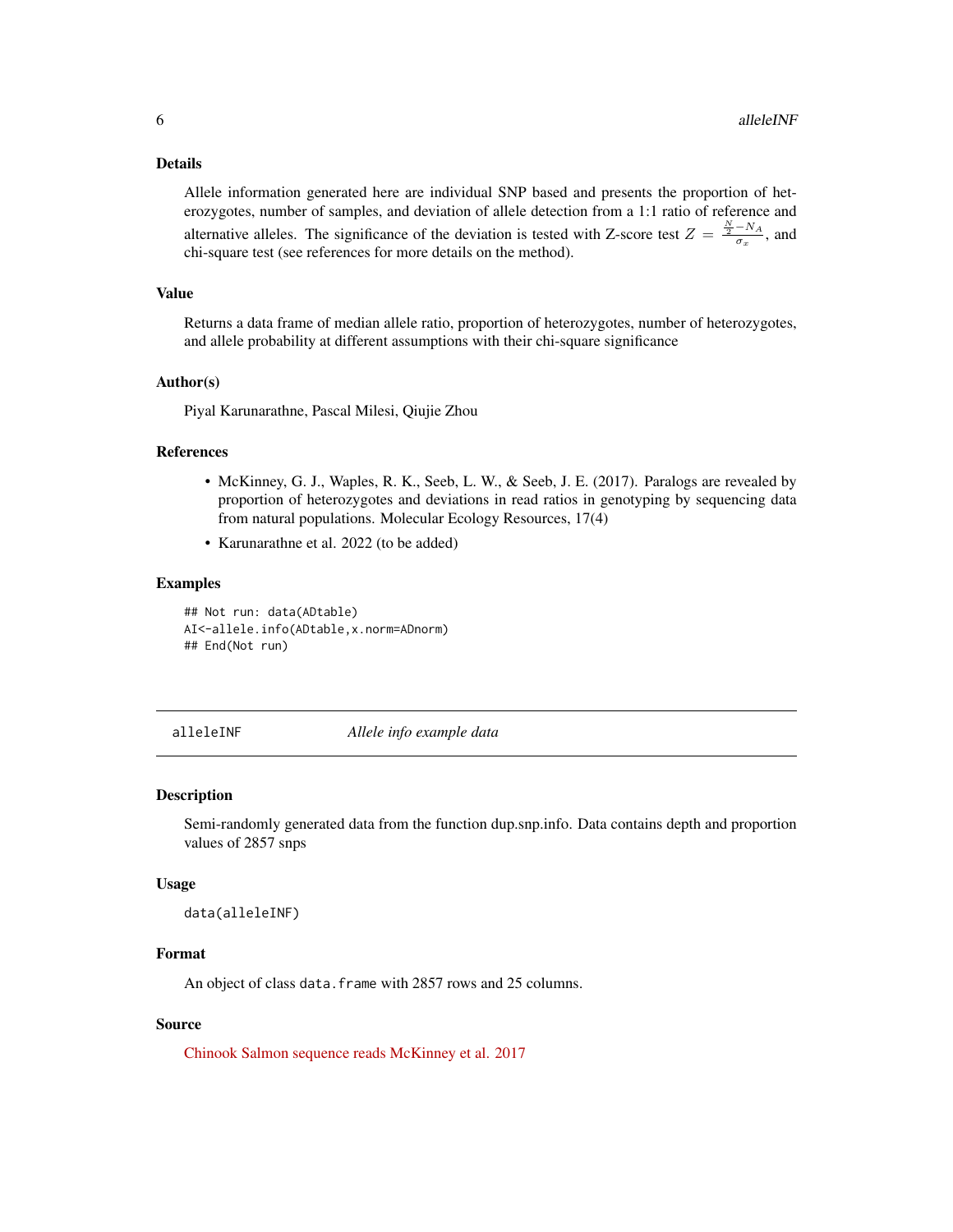# <span id="page-6-0"></span>cpm.normal 7

# References

- Larson, W. A., Seeb, L. W., Everett, M. V., Waples, R. K., Templin, W. D., & Seeb, J. E. (2014). Genotyping by sequencing resolves #' shallow population structure to inform conservation of Chinook salmon (Oncorhynchus tshawytscha). Evolutionary Applications, 7(3)
- McKinney, G. J., Waples, R. K., Seeb, L. W., & Seeb, J. E. (2017). Paralogs are revealed by proportion of heterozygotes and deviations in read ratios in genotypingbysequencing data from natural populations. Molecular Ecology Resources, 17(4)

# Examples

```
data(alleleINF)
with(alleleINF,plot(medRatio~propHet))
```
cpm.normal *Calculate normalized depth for alleles*

# **Description**

This function outputs the normalized depth values separately for each allele, calculated using normalization factor with trimmed mean of M-values of sample libraries, median ratios normalization or quantile normalization, See details.

#### Usage

```
cpm.normal(
 het.table,
 method = c("TMM", "TMMex", "MedR", "QN"),
  logratioTrim = 0.3,
  sumTime = 0.05,
 Weighting = TRUE,
 Acutoff = -1e+10,
  verbose = TRUE
)
```
# Arguments

| het.table    | allele depth table generated from the function het Tgen                                       |
|--------------|-----------------------------------------------------------------------------------------------|
| method       | character. method to be used (see details). Default TMM                                       |
| logratioTrim | numeric. percentage value $(0 - 1)$ of variation to be trimmed in log transforma-<br>tion     |
| sumTrim      | numeric, amount of trim to use on the combined absolute levels ("A" values) for<br>method TMM |
| Weighting    | logical, whether to compute (asymptotic binomial precision) weights                           |
| Acutoff      | numeric, cutoff on "A" values to use before trimming (only for $TMM(ex)$ )                    |
| verbose      | logical. show progress                                                                        |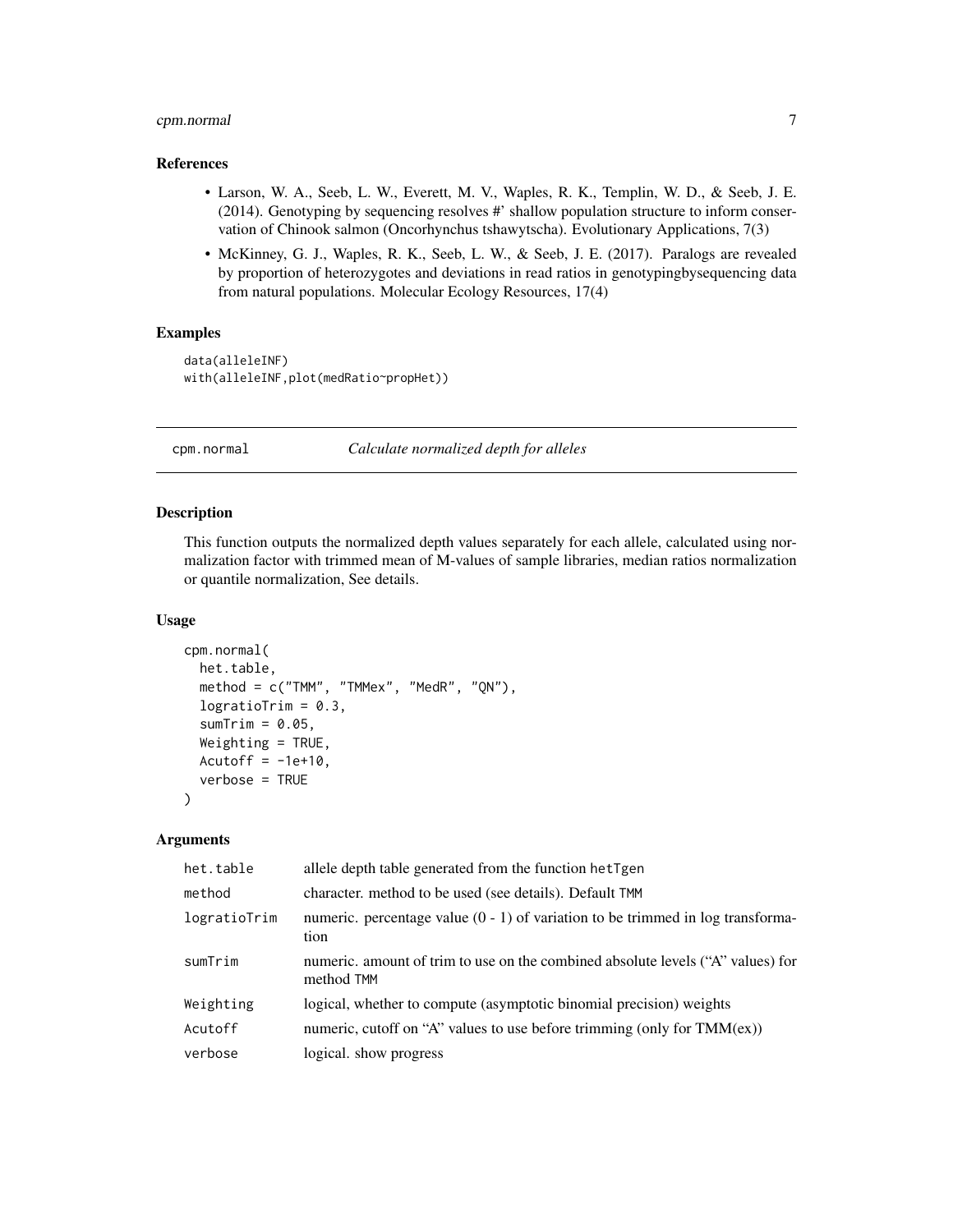#### <span id="page-7-0"></span>Details

This function converts an observed depth value table to an effective depth value table using several normalization methods;

- 1. TMM normalization (See the original publication for more information). It is different from the function normz only in calculation of the counts per million is for separate alleles instead of the total depth. The TMMex method is an extension of the TMM method for large data sets containing SNPs exceeding 10000
- 2. The method MedR is median ratio normalization;
- 3. QN quantile normalization (see Maza, Elie, et al. 2013 for a comparison of methods).

#### Value

Returns a list with (AD), a data frame of normalized depth values similar to the output of hetTgen function and (outliers) a list of outlier sample names

#### Author(s)

Piyal Karunarathne, Qiujie Zhou

#### References

- Robinson MD, Oshlack A (2010). A scaling normalization method for differential expression analysis of RNA-seq data. Genome Biology 11, R25
- Robinson MD, McCarthy DJ and Smyth GK (2010). edgeR: a Bioconductor package for differential expression analysis of digital gene expression data. Bioinformatics 26
- Maza, Elie, et al. "Comparison of normalization methods for differential gene expression analysis in RNA-Seq experiments: a matter of relative size of studied transcriptomes." Communicative & integrative biology 6.6 (2013): e25849

#### Examples

```
## Not run: data(ADtable)
ADnormalized<-cpm.normal(ADtable)
## End(Not run)
```

| depthVsSample | Simulate median allele ratios for varying no. of samples and depth |
|---------------|--------------------------------------------------------------------|
|               | coverage                                                           |

# **Description**

This function will simulate the expected median allele ratios under HWE for given ranges of no. of samples and depth coverage values. This is useful if you need to find the cutoff values of allele ratios for different no. of samples and depth of coverage values in your data set.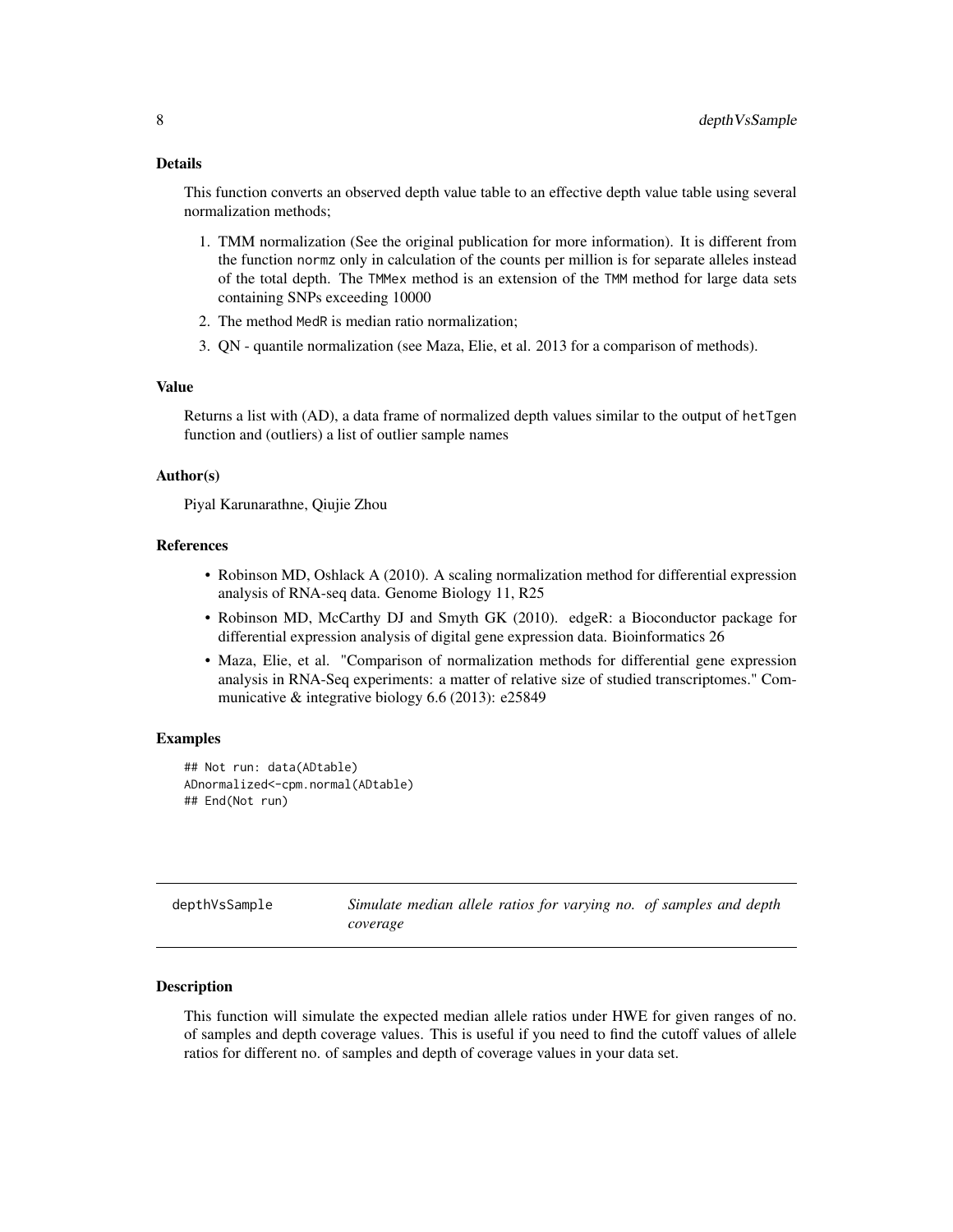#### <span id="page-8-0"></span>dup.plot 90 and 200 and 200 and 200 and 200 and 200 and 200 and 200 and 200 and 200 and 200 and 200 and 200 and 200 and 200 and 200 and 200 and 200 and 200 and 200 and 200 and 200 and 200 and 200 and 200 and 200 and 200 an

# Usage

```
depthVsSample(
 cov.length = 400,sam.len = 1000,
  incr = c(1, 1),plot = TRUE,
 plot.cols = c("red", "cyan")
)
```
# Arguments

| cov.len   | max value of depth of coverage to be simulated                                                                             |
|-----------|----------------------------------------------------------------------------------------------------------------------------|
| sam.len   | maximum no. of samples to be simulated                                                                                     |
| incr      | a vector of two integers indicating increment size for both depth and no. samples<br>ranges                                |
| plot      | logical. Whether to plot the output (a plot of no. samples vs median depth of<br>coverage colored by median allele ratios) |
| plot.cols | character. Two colors to add to the gradient                                                                               |

# Value

A matrix of median allele ratios where rows are the number of samples and columns are depth of coverage values

# Author(s)

Pascal Milesi, Piyal Karunarathne

# Examples

## Not run: depthVsSample(cov.len=50,sam.len=100)

dup.plot *Plot duplicates*

# Description

The function plots detected duplicates from functions sig.snps, and dupGet

# Usage

dup.plot(ds, ...)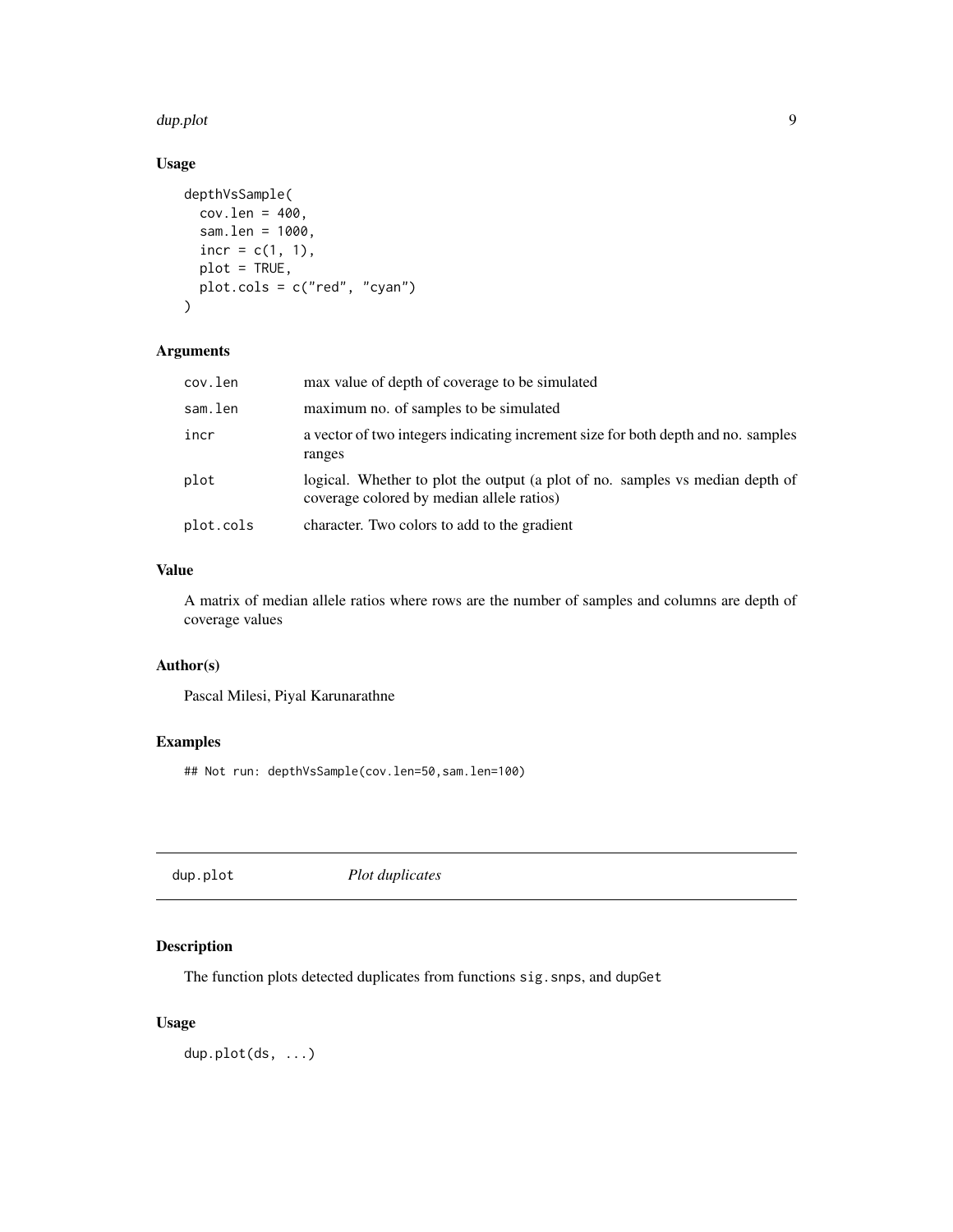#### <span id="page-9-0"></span>Arguments

| ds       | a data frame of detected duplicates                          |
|----------|--------------------------------------------------------------|
| $\cdots$ | other graphical parameters to be passed to the function plot |

# Value

Returns no value, only plots proportion of heterozygotes vs allele median ratio seperated by duplication status

# Author(s)

Piyal Karunarathne

# Examples

```
## Not run: data(alleleINF)
DD<-dupGet(alleleINF,plot=FALSE)
dup.plot(DD)
## End(Not run)
```
dup.validate *Validate detected duplicates*

# Description

This function will validate the detected duplicated-SNPs using a moving window approach (see details)

# Usage

```
dup.validate(d.detect, window.size = 100)
```
# Arguments

| d.detect    | a data frame of detected SNPs of duplicates and singlets (output of dupGet)  |
|-------------|------------------------------------------------------------------------------|
| window.size | numerical. a single value of the desired moving window size (default 100 bp) |

# Details

Chromosome positions correctly ordered according to a reference sequence is necessary for this function to work properly. Therefore, this function is still in development for non-mapped reference sequences.

# Value

A data frame of scaffold names and their average presence in the scaffold.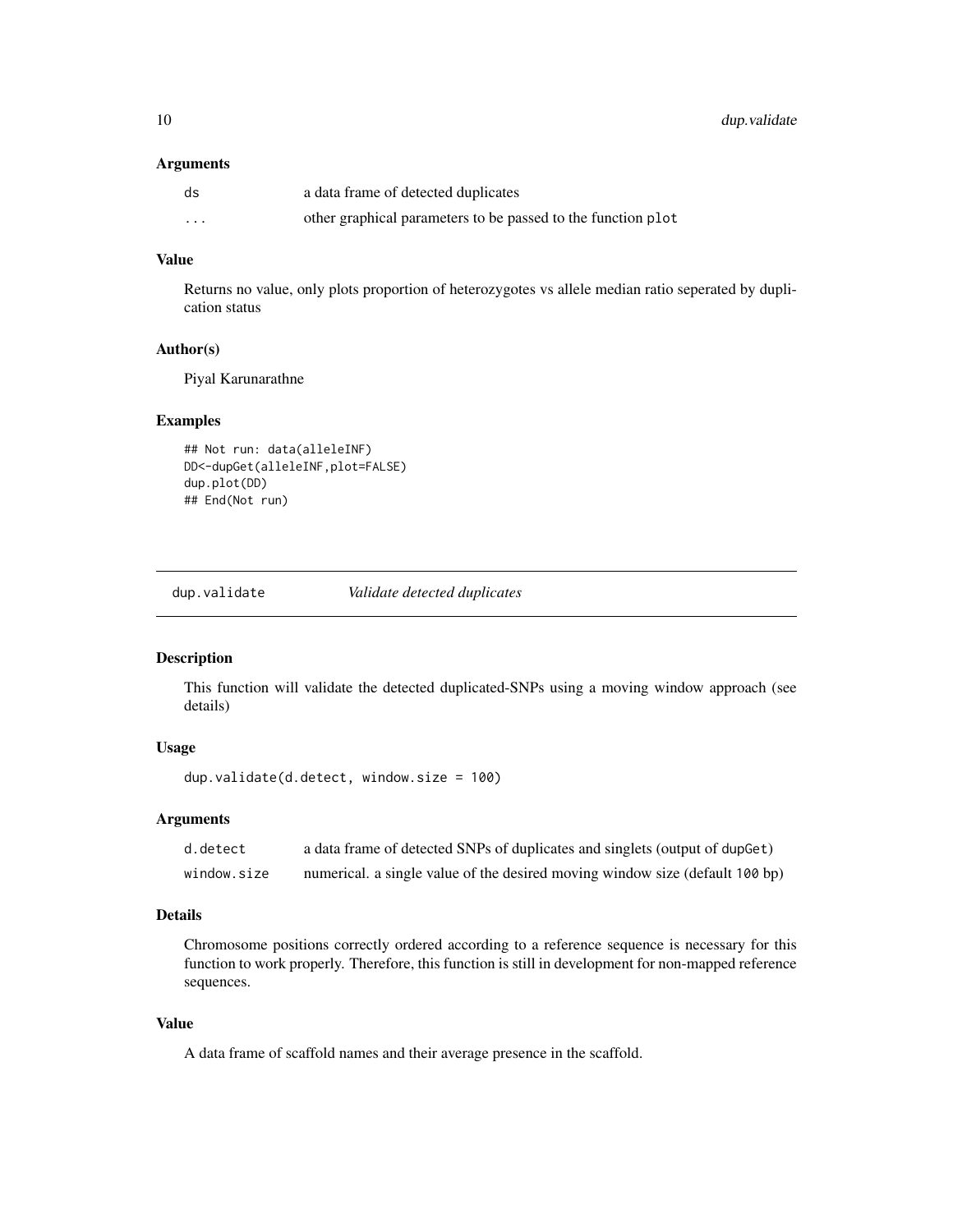#### <span id="page-10-0"></span> $d$ up $G$ et  $11$

#### Author(s)

Piyal Karunarathne

dupGet *Detect duplicates from SNPs*

### Description

Detect duplicated snps using excess of heterozygotes (alleles that do not follow HWE) and snp deviates (alleles that do not follow a normal or chi-square distribution). See details.

# Usage

```
dupGet(
  data,
  test = c("z.het", "z.05", "z.all", "chi.het", "chi.05", "chi.all"),
  intersection = FALSE,
  method = c("fisher", "chi.sq"),
 plot = TRUE,
  verbose = TRUE,
  ...
)
```
# Arguments

| data         | data frame of the output of allele. info                                                                               |
|--------------|------------------------------------------------------------------------------------------------------------------------|
| test         | character, type of test to be used for significance. See details                                                       |
| intersection | logical, whether to use the intersection of the methods specified in test (if more<br>than one)                        |
| method       | character. method for testing excess of heterozygotes. Fisher exact test (fisher)<br>or Chi-square test (chi.sq)       |
| plot         | logical. whether to plot the detected singlets and duplicates on allele ratio vs.<br>proportion of heterozygotes plot. |
| verbose      | logical, show progress                                                                                                 |
| $\cdot$      | additional parameters passed on to plot                                                                                |
|              |                                                                                                                        |

# Details

Duplicates are detected with both excess of heterozygosity according to HWE and deviant SNPs where deviants are detected using the following methods:

- 1. Z-score test  $Z = \frac{N}{2} N_A \over \sigma_x$
- 2. chi-square test (see references for more details on the method)

Users can pick among Z-score for heterozygotes (z.het,chi.het), all allele combinations (z.all,chi.all) and the assumption of no probe bias  $p=0.5$  (z.05,chi.05)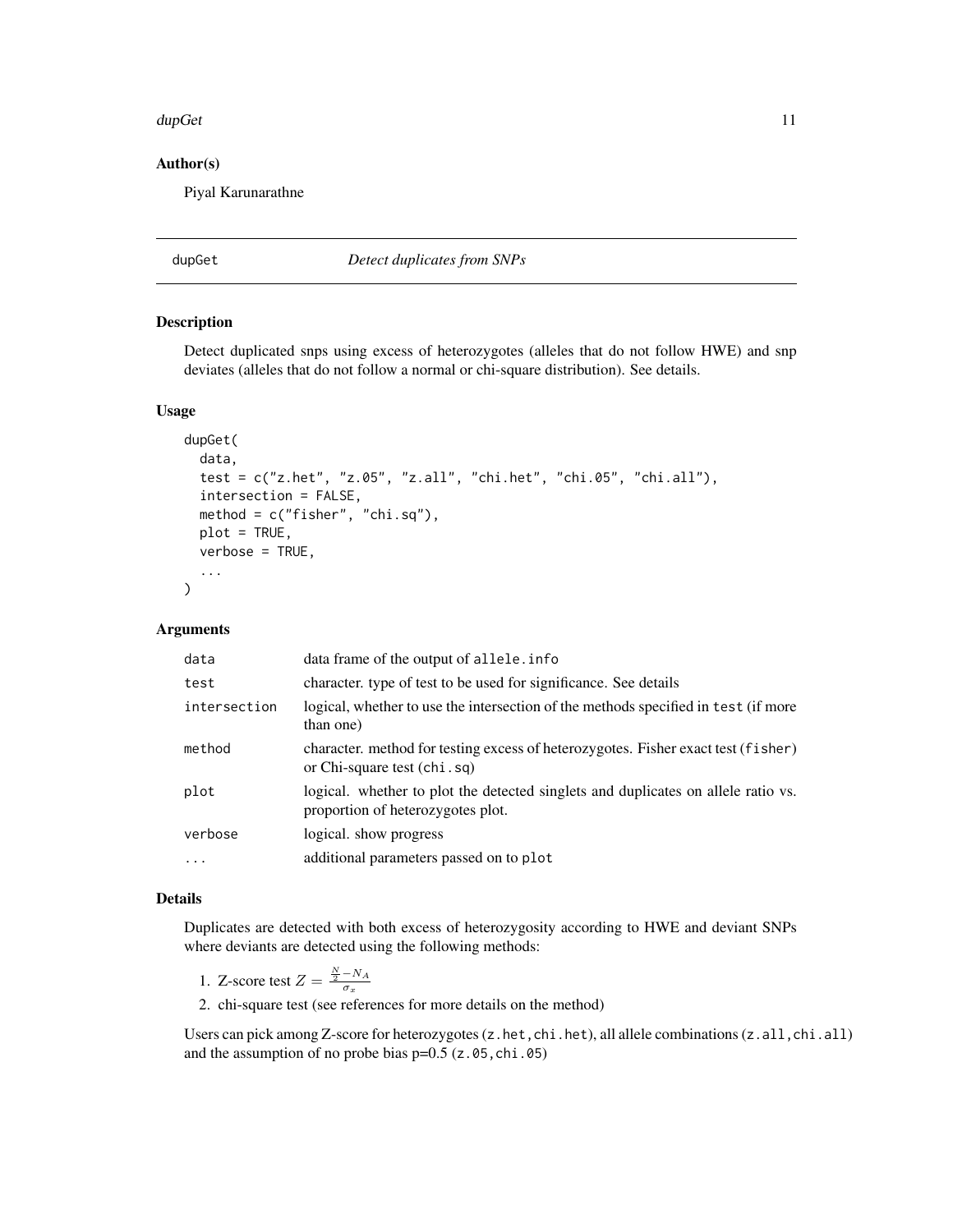# Value

Returns a data frame of snps/alleles with their duplication status

# Author(s)

Piyal Karunarathne

# Examples

## Not run: data(alleleINF) DD<-dupGet(alleleINF) ## End(Not run)

exportVCF *Export VCF files*

# Description

A function to export tables/matrices in VCF format to VCF files

#### Usage

exportVCF(out.vcf, out.path, compress = TRUE)

# Arguments

| out.vcf  | a matrix or data frame in yef file format to be exported                                                             |
|----------|----------------------------------------------------------------------------------------------------------------------|
| out.path | a character string of output path for the vcf file; should end in the name as the<br>vef file and .vef. See examples |
| compress | logical, whether to compress the output file. If TRUE, the file will be .gz com-<br>pressed                          |

# Value

Exports a vcf file to a given destination

# Author(s)

Piyal Karunarathne

```
## Not run: vcf.file.path <- paste0(path.package("rCNV"), "/example.raw.vcf.gz")
vcf <- readVCF(vcf.file.path)
exportVCF(vcf,"../exVcf.vcf")
## End(Not run)
```
<span id="page-11-0"></span>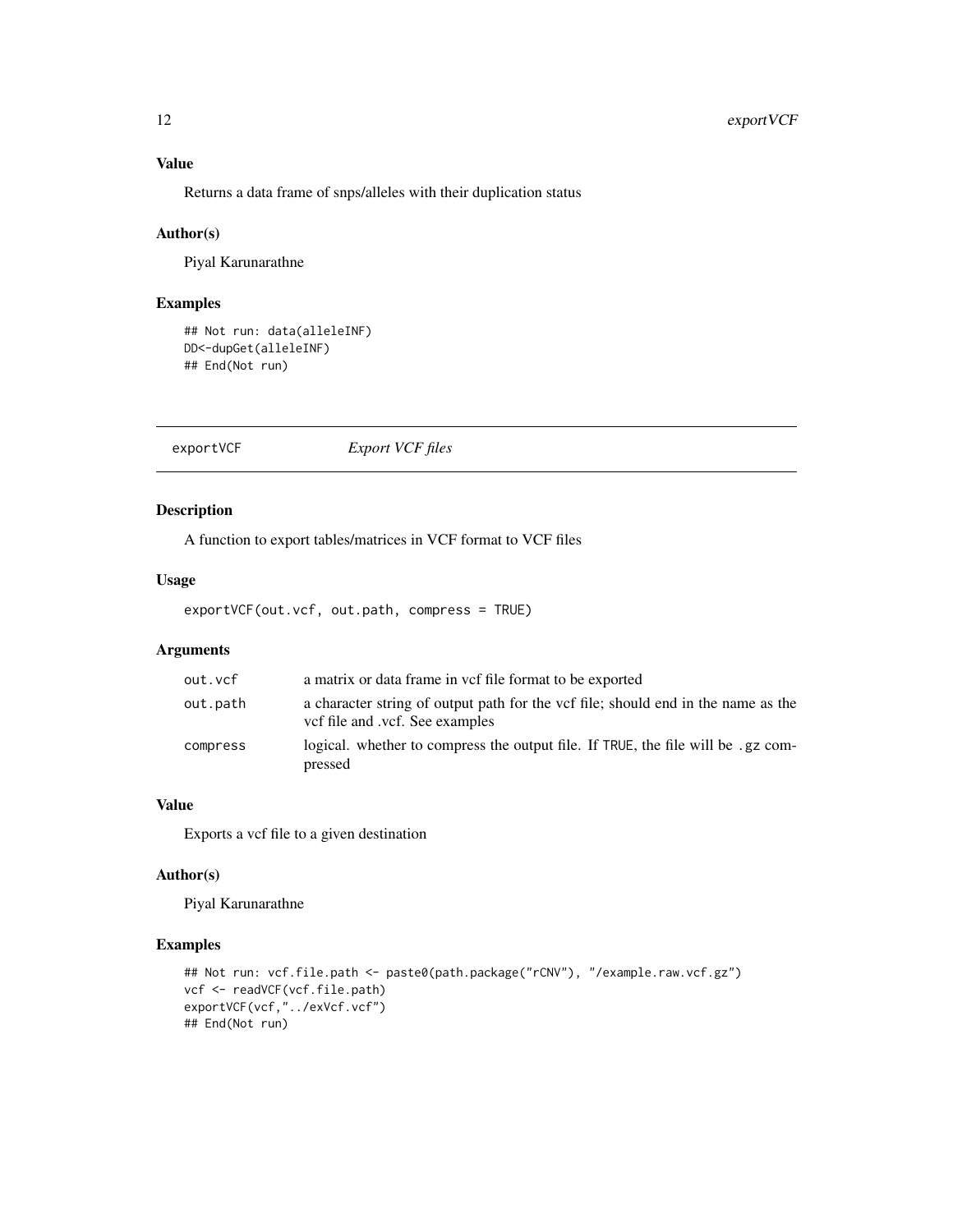<span id="page-12-0"></span>

A function to get the percentage of missing data of snps per SNP and per sample

# Usage

```
get.miss(data, type = c("samples", "snps"), plot = TRUE, verbose = TRUE)
```
# Arguments

| data    | a list containing imported vcf file using readVCF or genotype table generated<br>using hetTgen |
|---------|------------------------------------------------------------------------------------------------|
| type    | character. Missing percentages per sample "samples" or per SNP "snps", default<br><b>both</b>  |
| plot    | logical. Whether to plot the missingness density with ninety five percent quantile             |
| verbose | logical. Whether to show progress                                                              |

#### Value

Returns a data frame of allele depth or genotypes

# Author(s)

Piyal Karunarathne

# Examples

```
vcf.file.path <- paste0(path.package("rCNV"), "/example.raw.vcf.gz")
vcf <- readVCF(vcf.file.path=vcf.file.path)
missing<-get.miss(vcf,plot=TRUE)
```

|  |  |  | gt.format |
|--|--|--|-----------|
|--|--|--|-----------|

Format genotype for BayEnv and BayPass

#### Description

This function generates necessary genotype count formats for BayEnv and BayPass with a subset of SNPs

#### Usage

```
gt.format(gt, info, snp.subset = FALSE, verbose = FALSE)
```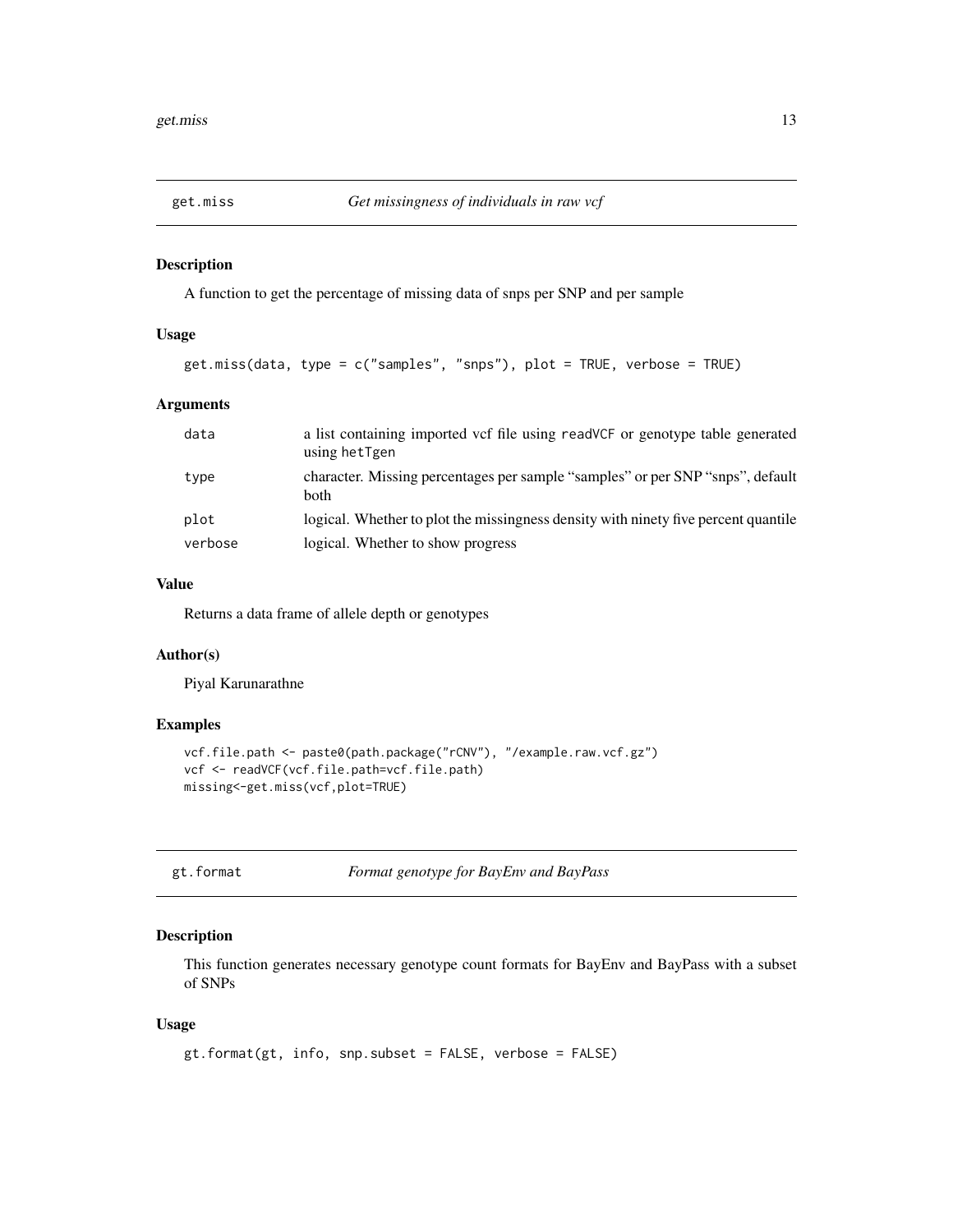#### <span id="page-13-0"></span>Arguments

| gt         | multi-vector, an imported data, frame of genotypes or genotype data frame gen-<br>erated by het Tgen or path to GT.FORMAT file generated from VCFTools |
|------------|--------------------------------------------------------------------------------------------------------------------------------------------------------|
| info       | a data frame containing sample and population information. It must have "sam-<br>ple" and "population" columns                                         |
| snp.subset | logical, whether to generate a randomly sampled tenfold subset                                                                                         |
| verbose    | logical. If TRUE shows progress                                                                                                                        |

# Value

Returns a list with formatted genotype data: \$hor - snps in horizontal format (two lines per snp); \$ver - vertical format (two column per snp); \$hor.chunk - a subset snps of \$hor

#### Author(s)

Piyal Karunarathne

# Examples

```
## Not run: vcf.file.path <- paste0(path.package("rCNV"), "/example.raw.vcf.gz")
vcf <- readVCF(vcf.file.path=vcf.file.path)
het.table<-hetTgen(vcf,"GT")
info<-unique(substr(colnames(het.table)[-c(1:3)],1,8))
GT<-gt.format(het.table,info)
## End(Not run)
```

| h.zygosity |  | Determine per sample heterozygosity and inbreeding coefficient |  |
|------------|--|----------------------------------------------------------------|--|
|            |  |                                                                |  |

# Description

This function will calculate the heterozygosity on a per-sample basis from vcf files (snps), and most importantly inbreeding coefficient which is used to filter out the samples with bad mapping quality.

# Usage

```
h.zygosity(vcf, plot = FALSE, pops = NA, verbose = TRUE)
```
# Arguments

| vcf     | an imported vcf file in in a list using readVCF or a data frame of genotypes                                             |
|---------|--------------------------------------------------------------------------------------------------------------------------|
|         | generated using hetTgen                                                                                                  |
| plot    | logical. Whether to plot a boxplot of inbreeding coefficients for populations. A<br>list of populations must be provided |
| pops    | character. A list of population names with the same length and order as the<br>number of samples in the vcf              |
| verbose | logical. Show progress                                                                                                   |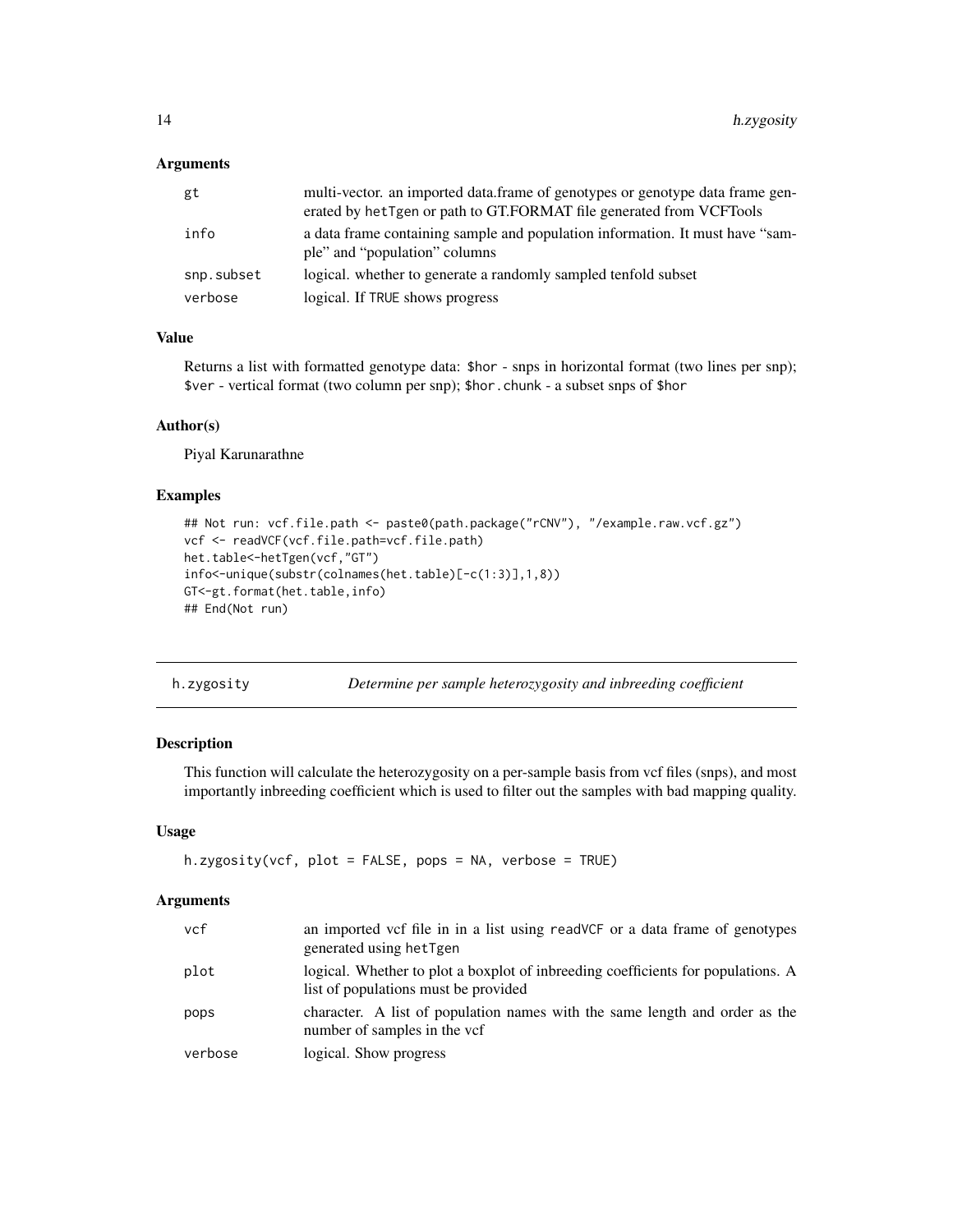#### <span id="page-14-0"></span>hetTgen 15

# Value

Returns a data frame of expected "E(Hom)" and observed "O(Hom)" homozygotes with their inbreeding coefficients.

#### Author(s)

Piyal Karunarathne, Pascal Milesi

#### Examples

```
## Not run: vcf.file.path <- paste0(path.package("rCNV"), "/example.raw.vcf.gz")
vcf <- readVCF(vcf.file.path=vcf.file.path)
pp<-substr(colnames(vcf$vcf)[-c(1:9)],1,8)
hzygots<-h.zygosity(vcf,plot=TRUE,pops=pp)
## End(Not run)
```
hetTgen *Generate allele depth or genotype table*

# Description

hetTgen extracts the read depth and coverage values for each snp for all the individuals from a vcf file generated from readVCF (or GatK VariantsToTable: see details)

# Usage

```
hetTgen(
  vcf,
  info.type = c("AD", "AD-tot", "GT", "GT-012", "GT-AB", "DP"),
  verbose = TRUE
\lambda
```
#### Arguments

| vcf       | an imported vcf file in a list using read VCF                                                                                                                                                      |
|-----------|----------------------------------------------------------------------------------------------------------------------------------------------------------------------------------------------------|
| info.type | character. AD: allele depth value, AD-tot: total allele depth, DP=unfiltered depth<br>(sum), GT: genotype, GT-012:genotype in 012 format, GT-AB:genotype in AB<br>format. Default AD, See details. |
| verbose   | logical, whether to show the progress of the analysis                                                                                                                                              |

# Details

If you generate the depth values for allele by sample using GatK VariantsToTable option, use only -F CHROM -F POS -GF AD flags to generate the table. Or keep only the CHROM, POS, ID, ALT, and individual AD columns. For info.type GT option is provided to extract the genotypes of individuals by snp.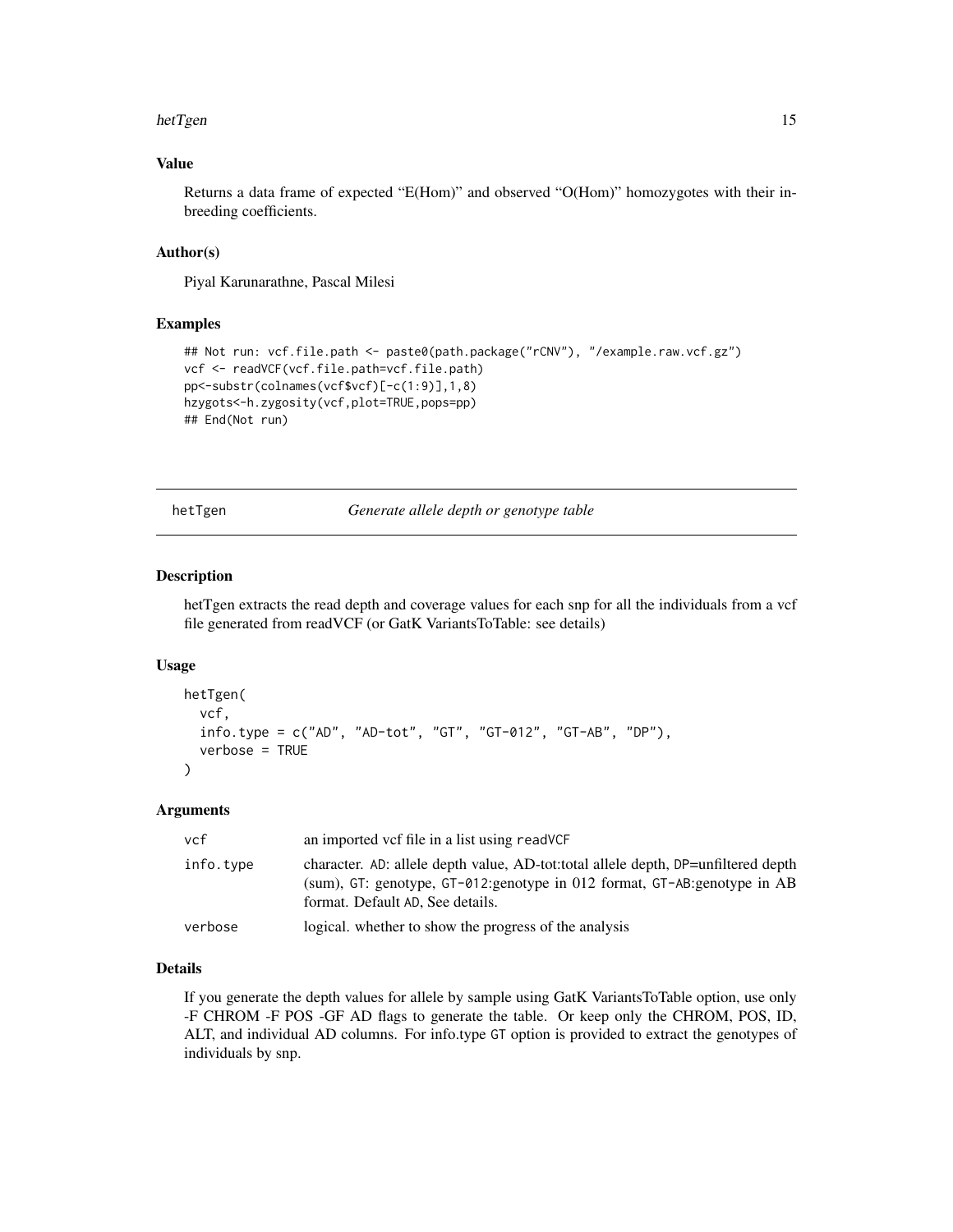# <span id="page-15-0"></span>Value

Returns a data frame of Allele Depth, Genotyp of SNPs for all the individuals extracted from a VCF file

# Author(s)

Piyal Karunarathne

# Examples

```
vcf.file.path <- paste0(path.package("rCNV"), "/example.raw.vcf.gz")
vcf <- readVCF(vcf.file.path=vcf.file.path)
het.table<-hetTgen(vcf)
```
maf *Remove MAF allele*

#### Description

A function to remove the alleles with minimum allele frequency and keep only a bi-allelic matrix when loci are multi-allelic

#### Usage

maf(h.table, AD = TRUE, verbose = TRUE)

# Arguments

| h.table | allele depth table generated from the function het Tgen                                                                                                 |
|---------|---------------------------------------------------------------------------------------------------------------------------------------------------------|
| AD      | logical. If TRUE a allele depth table similar to het Tgen output will be returns;<br>If FALSE, individual AD values per SNP will be returned in a list. |
| verbose | logical. Show progress                                                                                                                                  |

#### Value

A data frame or a list of minimum allele frequency removed allele depth

#### Author(s)

Piyal Karunarathne

# Examples

## Not run: mf<-maf(ADtable)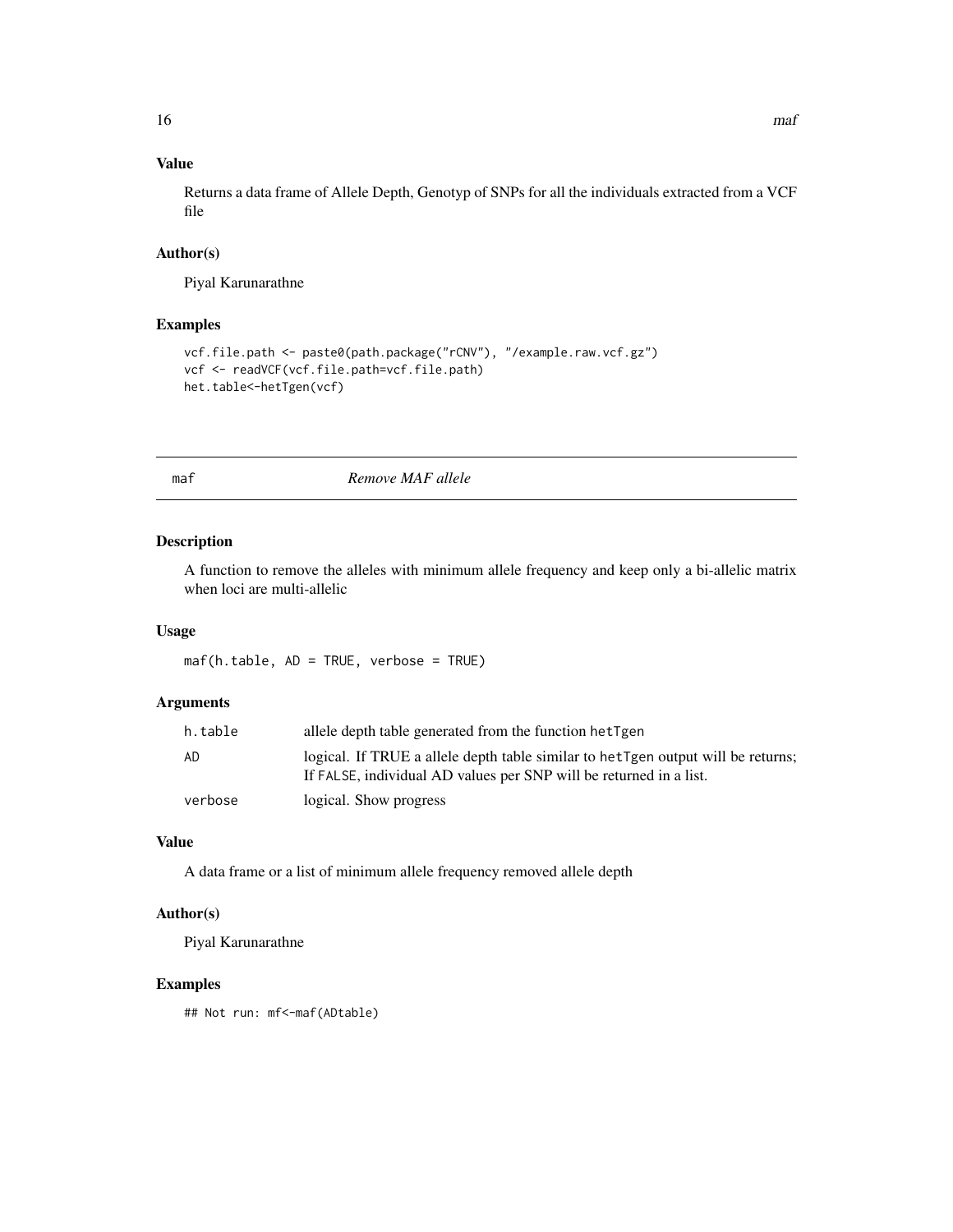<span id="page-16-0"></span>

This function calculates the normalization factor for each sample using different methods. See details.

#### Usage

```
norm.fact(
  df,
  method = c("TMM", "TMMex"),logratioTrim = 0.3,
  sumTime = 0.05,
  Weighting = TRUE,
  Acutoff = -1e+10)
```
# Arguments

| df           | a data frame or matrix of allele depth values (total depth per snp per sample)                |
|--------------|-----------------------------------------------------------------------------------------------|
| method       | character, method to be used (see details). Default TMM                                       |
| logratioTrim | numeric. percentage value $(0 - 1)$ of variation to be trimmed in log transforma-<br>tion     |
| sumTrim      | numeric. amount of trim to use on the combined absolute levels ("A" values) for<br>method TMM |
| Weighting    | logical, whether to compute (asymptotic binomial precision) weights                           |
| Acutoff      | numeric, cutoff on "A" values to use before trimming                                          |

#### Details

Originally described for normalization of RNA sequences (Robinson & Oshlack 2010), this function computes normalization (scaling) factors to convert observed library sizes into effective library sizes. It uses the method trimmed means of M-values proposed by Robinson & Oshlack (2010). See the original publication and edgeR package for more information.

# Value

Returns a numerical vector of normalization factors for each sample

#### Author(s)

Piyal Karunarathne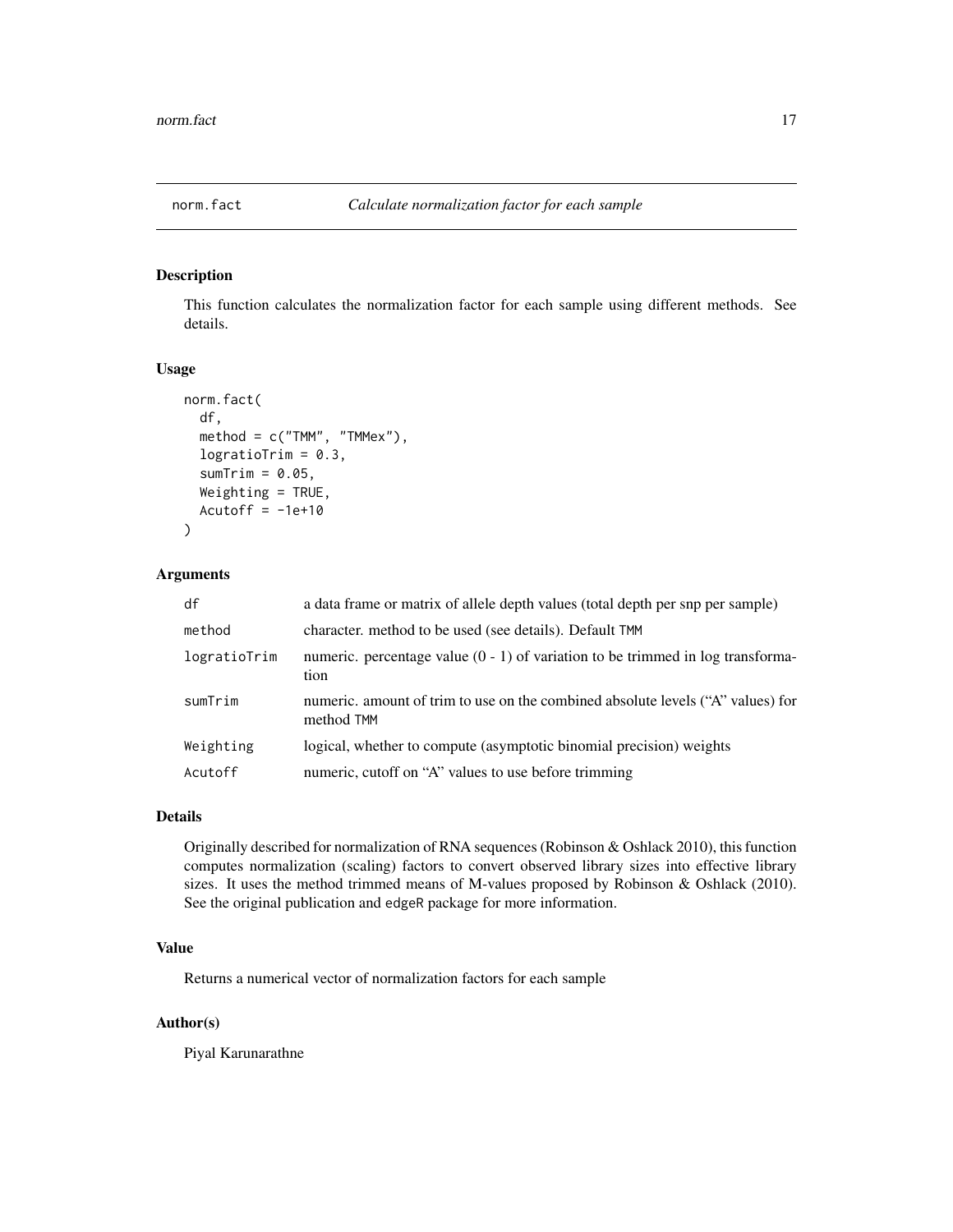# <span id="page-17-0"></span>References

- Robinson MD, Oshlack A (2010). A scaling normalization method for differential expression analysis of RNA-seq data. Genome Biology 11, R25
- Robinson MD, McCarthy DJ and Smyth GK (2010). edgeR: a Bioconductor package for differential expression analysis of digital gene expression data. Bioinformatics 26

#### Examples

```
vcf.file.path <- paste0(path.package("rCNV"), "/example.raw.vcf.gz")
vcf <- readVCF(vcf.file.path)
df<-hetTgen(vcf,"AD-tot",verbose=FALSE)
norm.fact(df)
```
readVCF *Import VCF file*

#### Description

Function to import raw single and multi-sample VCF files. The function required the R-package data.table for faster importing.

#### Usage

```
readVCF(vcf.file.path, verbose = FALSE)
```
#### Arguments

| vcf.file.path | path to the vcf file   |
|---------------|------------------------|
| verbose       | logical. show progress |

# Value

Returns a list with vcf table in a data frame, excluding meta data.

# Author(s)

Piyal Karunarathne

```
vcf.file.path <- paste0(path.package("rCNV"), "/example.raw.vcf.gz")
vcf <- readVCF(vcf.file.path)
```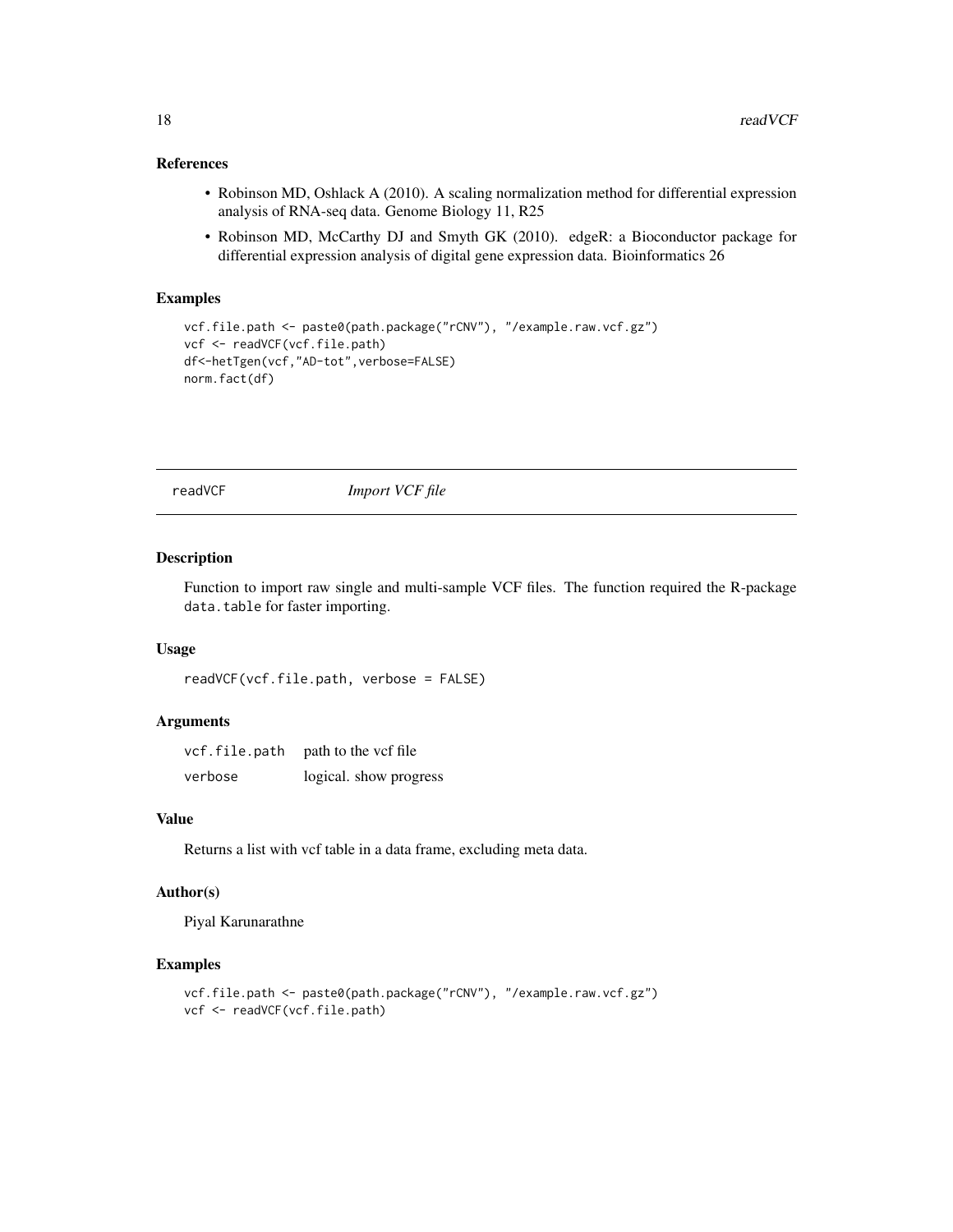<span id="page-18-0"></span>

Relatedness is determined according to genome-wide relationship assessment of Yang et al. 2010 equation 6, on a per sample basis (with itself and others), using SNPs.

#### Usage

 $relatedness(vcf, plot = TRUE, threshold = 0.5, verbose = TRUE)$ 

#### Arguments

| vcf       | an imported vcf file in a list using readVCF or a data frame of genotypes gener-<br>ated using hetTgen               |
|-----------|----------------------------------------------------------------------------------------------------------------------|
| plot      | logical. Whether to plot relatedness of samples against themselves, among<br>themselves and outliers                 |
| threshold | numerical. A value indicating to filter the individuals of relatedness among<br>themselves. Default $0.5$ (siblings) |
| verbose   | logical. Show progress.                                                                                              |

# Details

According to Yang et al. (2010), out breeding non-related pairs should have a relatedness value of zero while the individual with itself will have a relatedness value of one. Relatedness value of  $\sim 0.5$ indicates siblings.

#### Value

A data frame of individuals and relatedness score  $A_{jk}$ 

#### Author(s)

Piyal Karunarathne

### References

Yang, J., Benyamin, B., McEvoy, B. et al. Common SNPs explain a large proportion of the heritability for human height. Nat Genet 42, 565569 (2010).

```
vcf.file.path <- paste0(path.package("rCNV"), "/example.raw.vcf.gz")
vcf <- readVCF(vcf.file.path=vcf.file.path)
relate<-relatedness(vcf)
```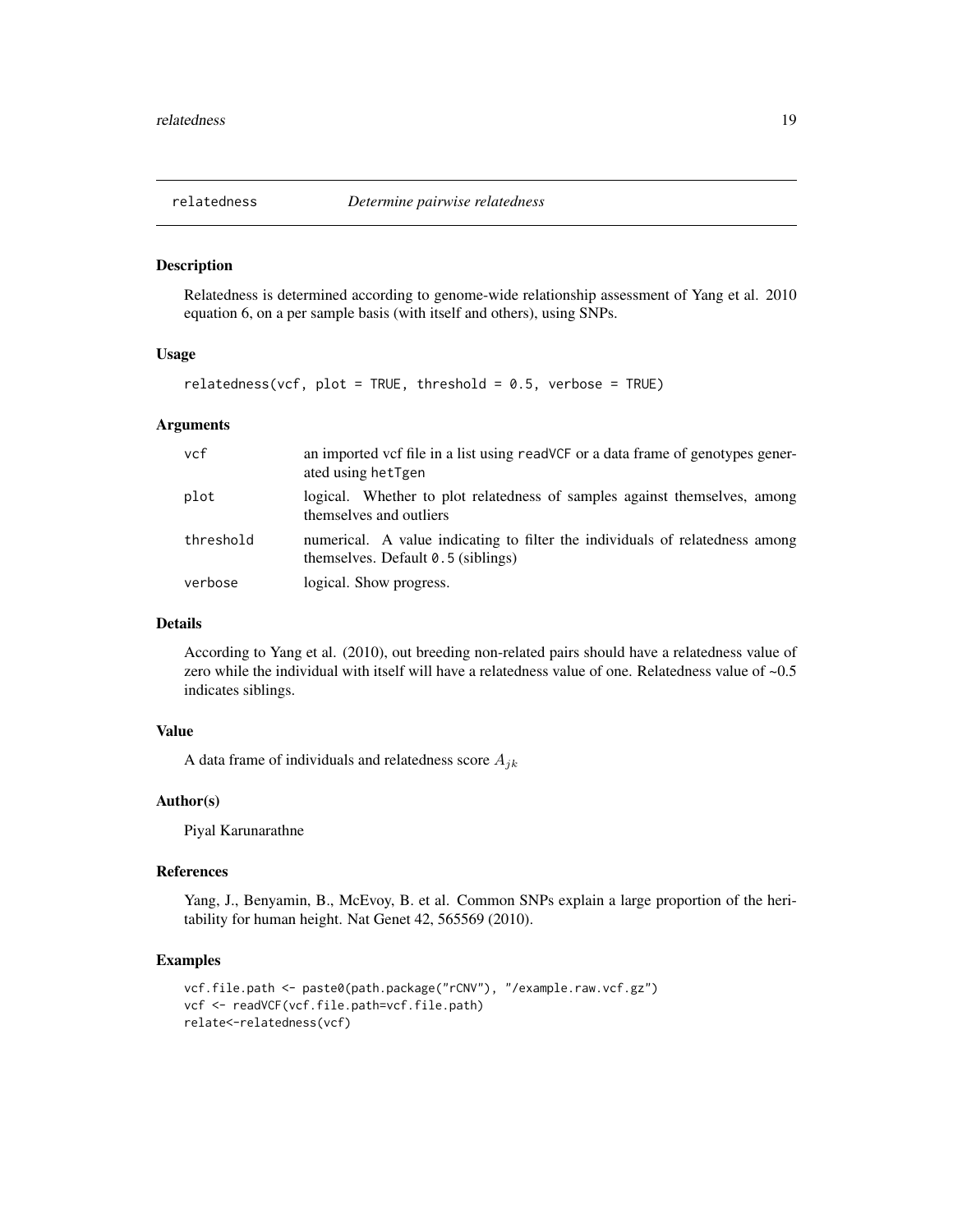<span id="page-19-0"></span>

This function will recognize the SNPs with a proportion of heterozygotes significantly higher than expected under HWE and plot putatively duplicated snps

# Usage

```
sig.hets(
  a.info,
 method = c("fisher", "chi.sq"),
 plot = TRUE,
 verbose = TRUE,
  ...
)
```
# Arguments

| a.info              | allele info table generated from filtered vcfs using the function allele. info                         |
|---------------------|--------------------------------------------------------------------------------------------------------|
| method              | character. Method for testing significance. Fisher exact test (fisher) or Chi-<br>square test (chi.sq) |
| plot                | logical. Whether to plot the identified duplicated snps with the expected values                       |
| verbose             | logical, if TRUE, the progress is shown                                                                |
| $\cdot \cdot \cdot$ | other arguments passed to plot                                                                         |

# Value

A matrix of expected heterozygote proportions from the observed data with p-value indicating significance of deviation.

# Author(s)

Piyal Karunarathne, Pascal Milesi

```
## Not run: data(alleleINF)
AI <- alleleINF
duplicates<-sig.hets(AI,plot=TRUE)
## End(Not run)
```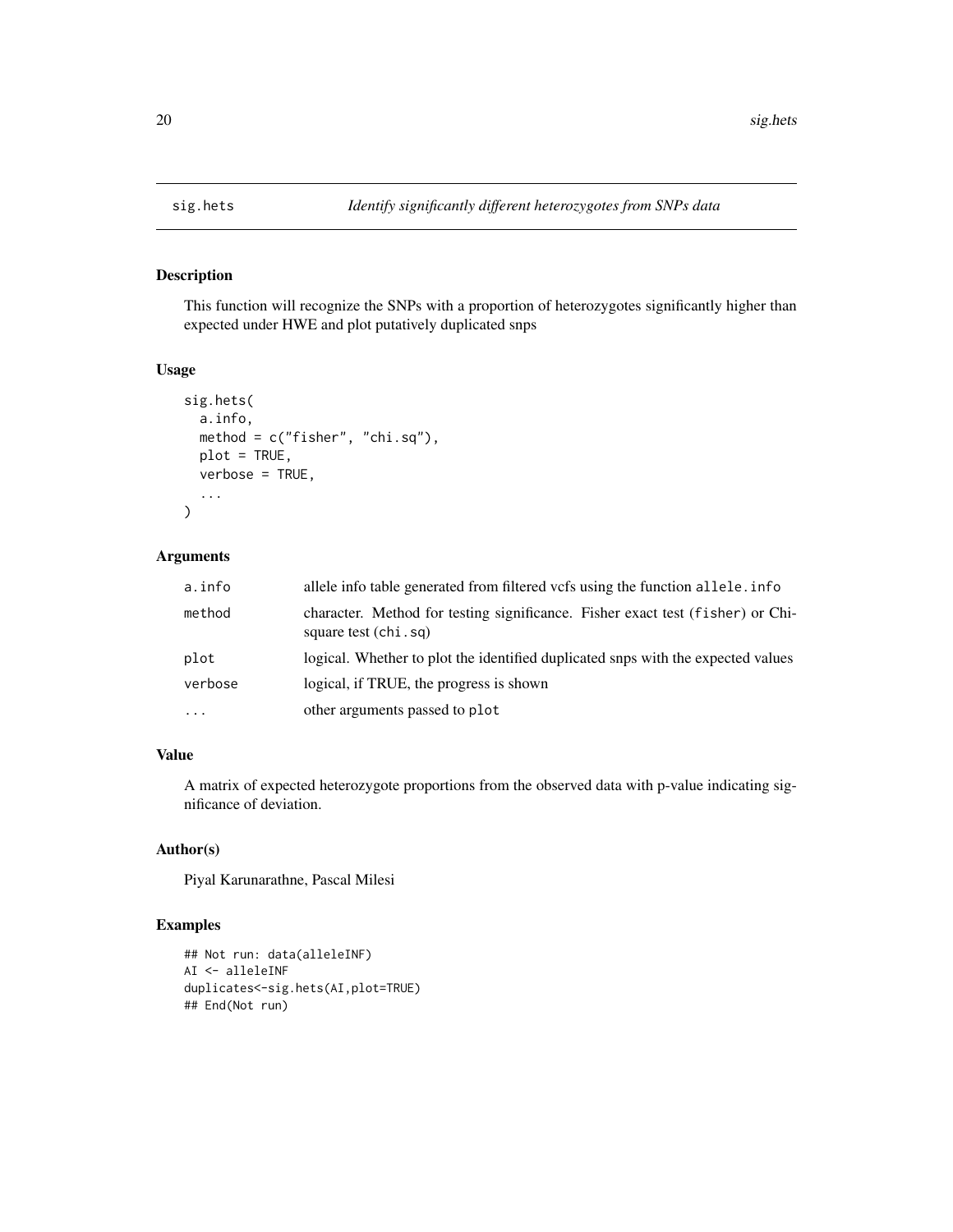<span id="page-20-0"></span>

This function simulates allele frequencies of a desired population size under HWE

# Usage

sim.als(n = 500, nrun = 10000, res = 0.001, plot = TRUE)

# Arguments

| n    | desired populations size (set this value same as your actual population size for<br>an accurate simulation)                                                                                                     |
|------|-----------------------------------------------------------------------------------------------------------------------------------------------------------------------------------------------------------------|
| nrun | number of simulations to run on each allele frequency. The higher this num-<br>ber, the closer the simulations will be to the theoretical values (at the cost of<br>computer power); 10000 is an optimal value. |
| res  | desired resolution of the theoretical allele frequency                                                                                                                                                          |
| plot | logical. whether to plot the simulation                                                                                                                                                                         |

# Value

A list of two matrices:

- 1. allele\_freqs: theoretical allele frequency
- 2. simulated\_freqs: simulated frequencies at different confidence intervals

#### Author(s)

Piyal Karunarathne, Pascal Milesi

```
## Not run: alleles <- sim.als(n=200,nrun=1000,res=0.001,plot=TRUE)
```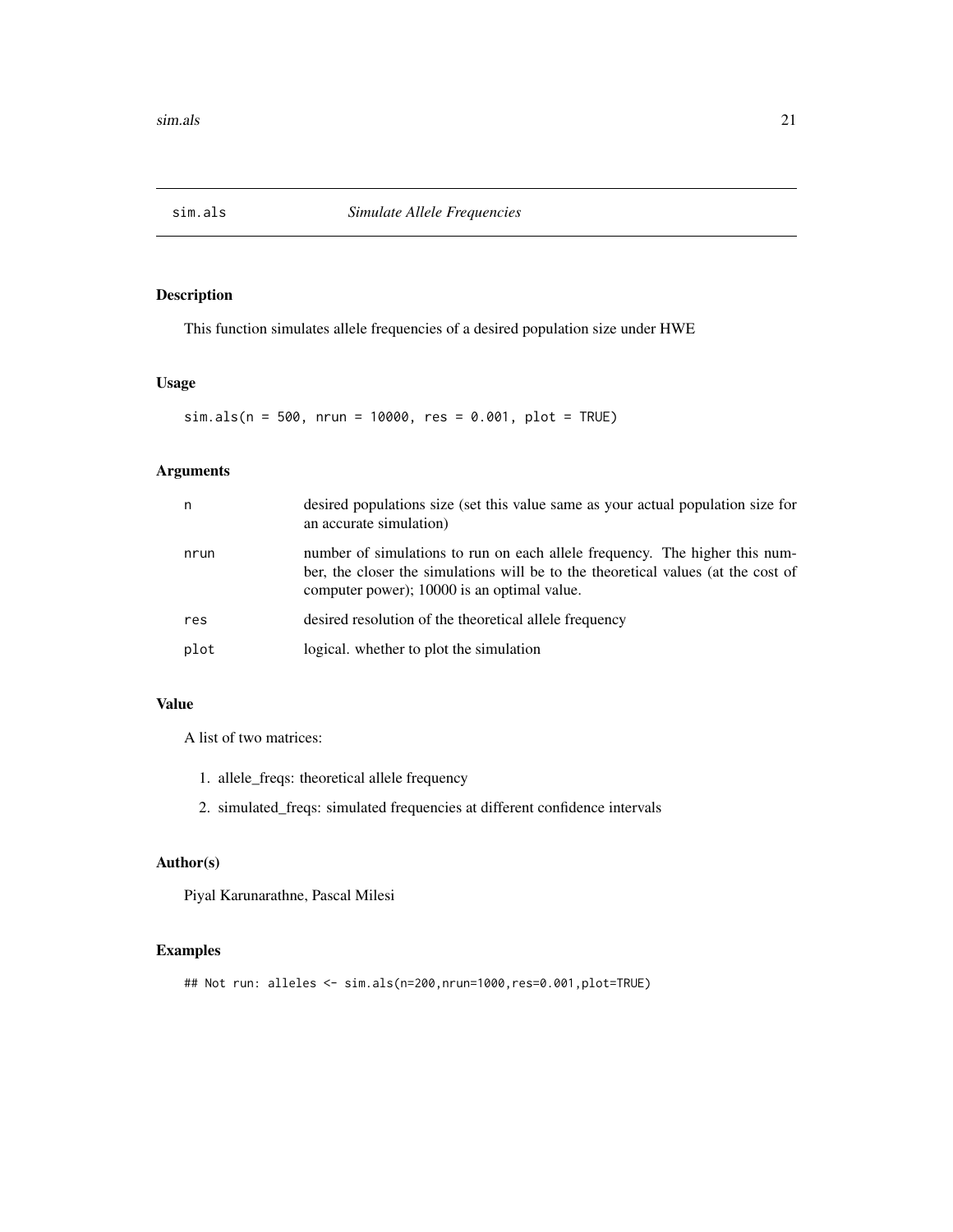<span id="page-21-0"></span>

This function will generate a table similar to VariantsToTable option in GatK from raw vcf files for filtering purposes. The function will also plot all the parameters (see details & values).

#### Usage

 $vcf.stat(vcf, plot = TRUE, ...)$ 

#### Arguments

| vcf      | an imported vcf file in data frame or matrix format using readVCF |
|----------|-------------------------------------------------------------------|
| plot     | logical. Whether to plot the (12) parameters                      |
| $\cdots$ | other arguments passed on to plot (e.g. col, border)              |

#### Details

For more details see instructions of GatK

# Value

Returns a data frame with quality parameters from the INFO. field of the vcf

- QUAL: The Phred-scaled probability that a REF/ALT polymorphism exists at this site given sequencing data
- AC: Allele count
- AF: Allele frequencey
- DP: unfiltered depth
- QD: QualByDepth This is the variant confidence (from the QUAL field) divided by the unfiltered depth of non-hom-ref samples
- FS: FisherStrand This is the Phred scaled probability that there is strand bias at the site
- SOR: StrandOddsRatio This is another way to estimate strand bias using a test similar to the symmetric odds ratio test
- MQ: RMSMappingQuality This is the root mean square mapping quality over all the reads at the site
- MQRankSum: MappingQualityRankSumTest This is the u-based z-approximation from the Rank Sum Test for mapping qualities
- ReadPosRankSum: ReadPosRankSumTest: This is the u-based z-approximation from the Rank Sum Test for site position within reads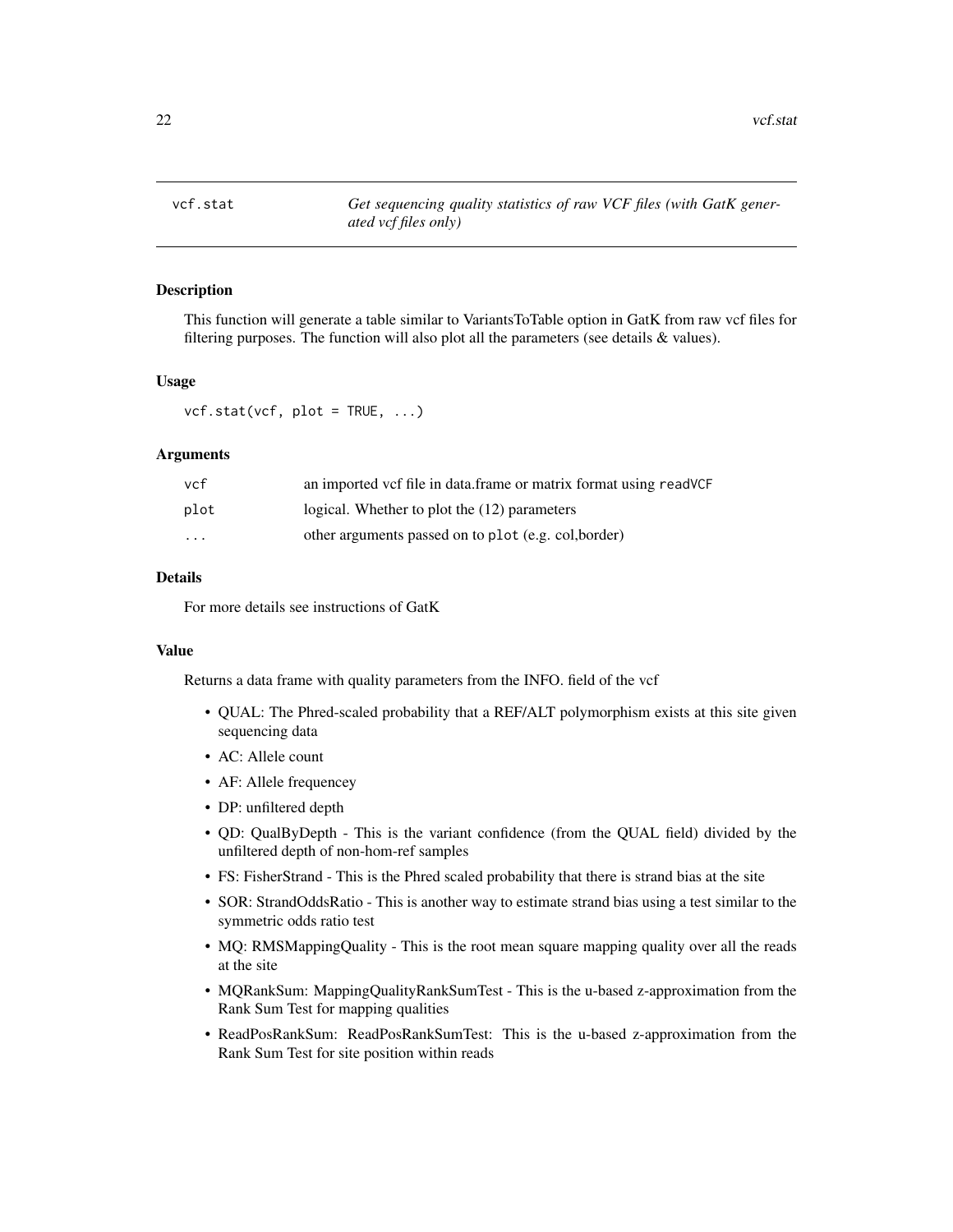#### Author(s)

Piyal Karunarathne

#### Examples

```
vcf.file.path <- paste0(path.package("rCNV"), "/example.raw.vcf.gz")
vcf <- readVCF(vcf.file.path=vcf.file.path)
statistics<-vcf.stat(vcf,plot=TRUE)
```
#### vst *Calculate population-wise Vst*

#### Description

This function calculates Vst (variant fixation index) for populations given a list of duplicated loci

# Usage

 $vst(AD, pops, id.list = NULL, qGraph = TRUE, ...)$ 

#### Arguments

| AD      | data frame of total allele depth values of (duplicated, if id. list is not provided)<br><b>SNPs</b>                    |
|---------|------------------------------------------------------------------------------------------------------------------------|
| pops    | character. A vector of population names for each individual. Must be the same<br>length as the number of samples in AD |
| id.list | character. A vector of duplicated SNP IDs. Must match the IDs in the AD data<br>frame                                  |
| qGraph  | logical. Plot the network plot based on Vst values (see details)                                                       |
| .       | additional arguments passed to garaph                                                                                  |

# Details

Vst is calculated with the following equation

$$
V_T = \frac{V_S}{V_T}
$$

where VT is the variance of normalized read depths among all individuals from the two populations and VS is the average of the variance within each population, weighed for population size (see reference for more details) See qgraph help for details on qgraph output

#### Value

Returns a matrix of pairwise Vst values for populations

<span id="page-22-0"></span> $\frac{1}{2}$  vst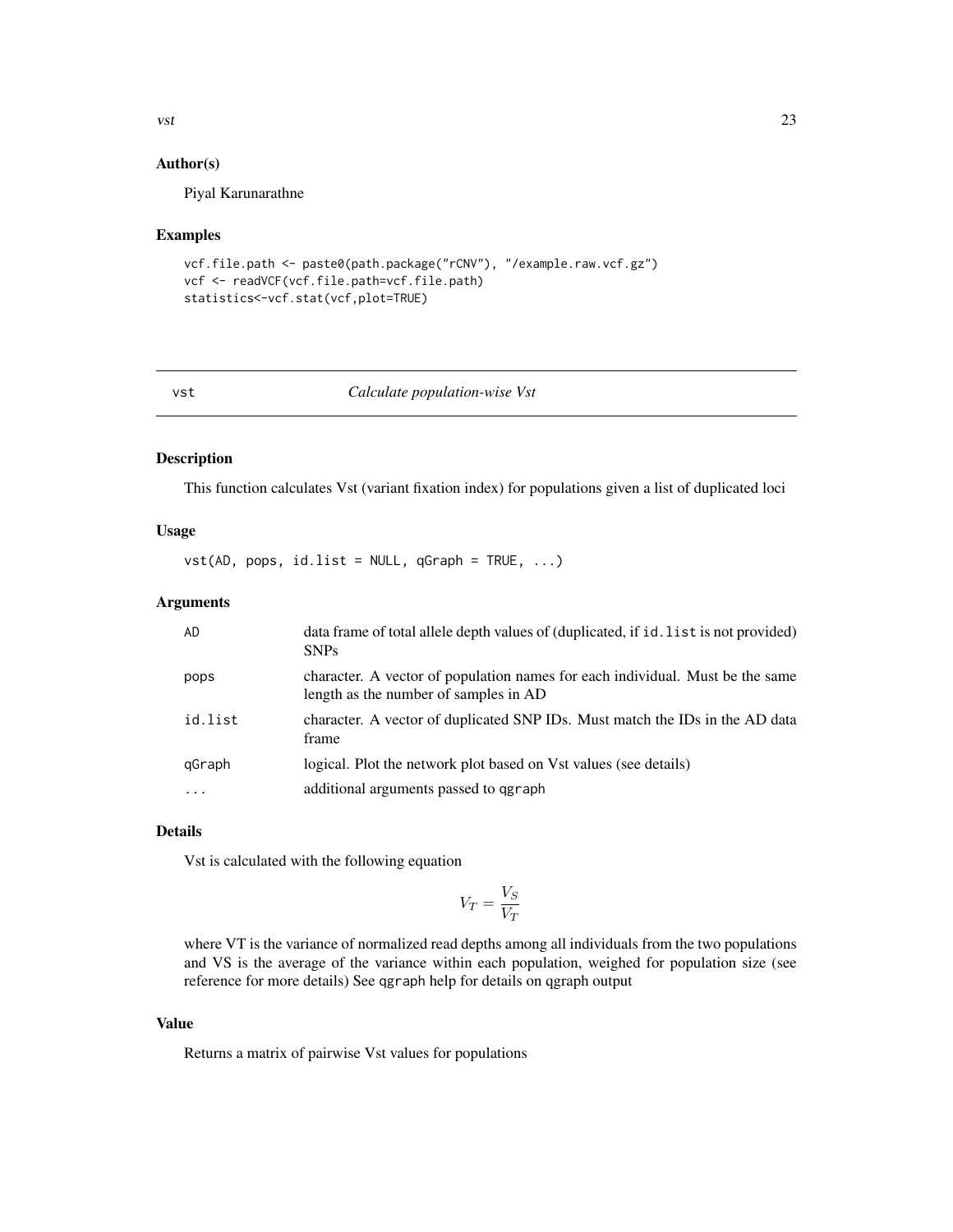# Author(s)

Piyal Karunarathne

# References

Redon, Richard, et al. Global variation in copy number in the human genome. nature 444.7118 (2006)

```
## Not run: data(alleleINF)
data(ADtable)
DD<-dupGet(alleleINF)
ds<-DD[DD$dup.stat=="duplicated",]
ad<-ADtable[match(paste0(ds$CHROM,".",ds$POS),paste0(ADtable$CHROM,".",ADtable$POS)),]
vst(ad,pops=substr(colnames(ad)[-c(1:4)],1,11))
## End(Not run)
```